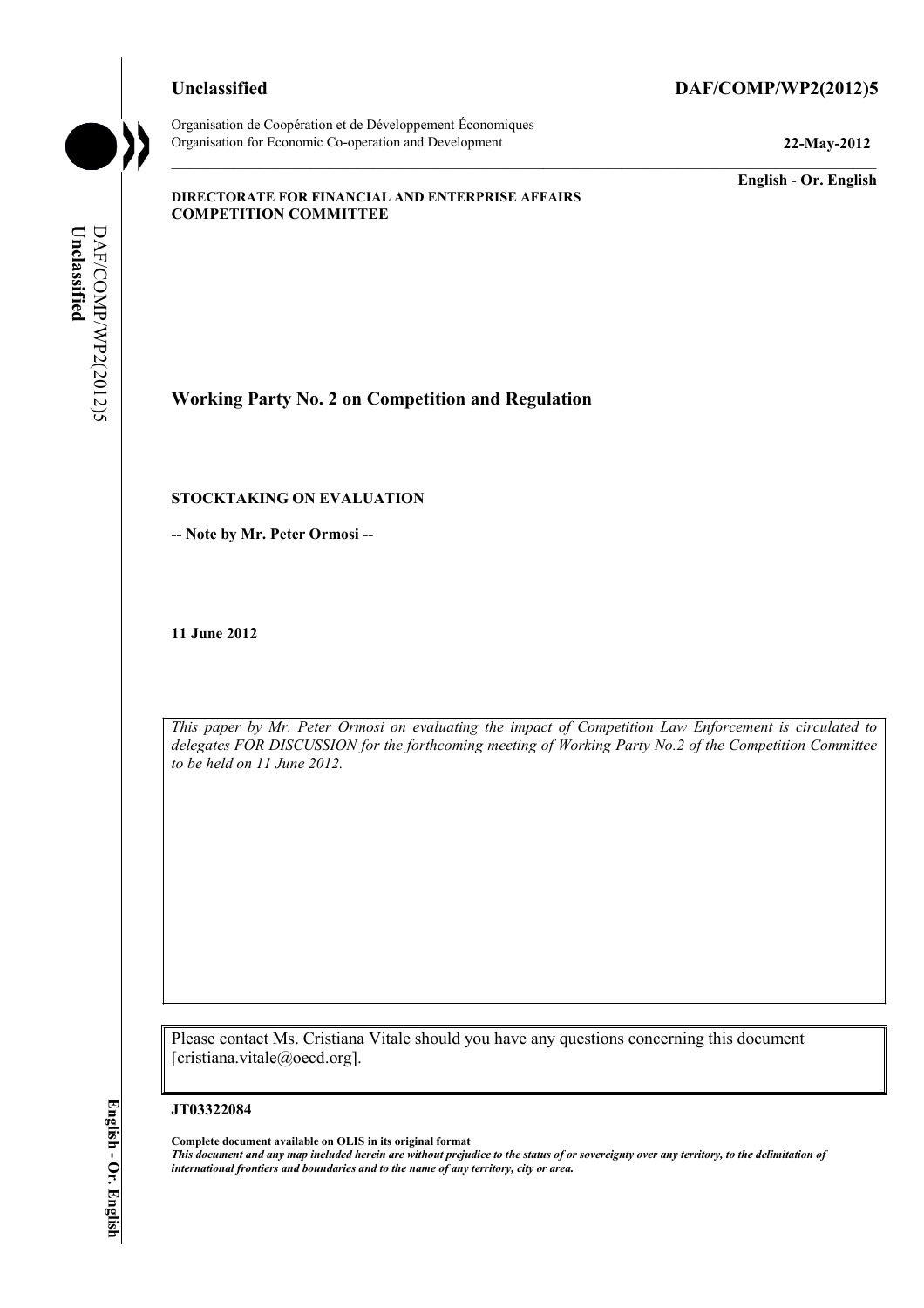## **EVALUATING THE IMPACT OF COMPETITION LAW ENFORCEMENT**

## -- Note by Mr. Peter Ormosi<sup>1</sup>--

## **1. Introduction**

1. Governments spend an increasing amount of resources on the enforcement of competition laws and policies and in return would like to know whether this spending has been justified and whether competition policy interventions into the economy have shifted markets closer to a competitive outcome and hence benefited consumers and contributed to a more efficient allocation of resources. For this reason measuring the impact of competition enforcement is becoming an important task in many jurisdictions. By this exercise Governments aspire – and often are accountable – to show that interventions indeed improve the social outcome and it is not only that market failure is replaced by government failure, something that critiques of Government intervention into markets often claim.

2. A large amount of work from governments, academics, and the private sector have now investigated the impact of competition interventions. The majority of these evaluations show that competition enforcement has improved welfare in one way or another. As a result of the large number of relevant studies we have now accumulated enough knowledge to be able to stop and assess what we have learnt so far and what the main general and more specific issues are that commonly arise in impact evaluation.

3. The objectives of this paper are threefold. Firstly, it provides a non-exhaustive survey of relevant research and in this sense it provides a source of references to assist further work. Secondly, it discusses some of the key issues that arise in impact evaluation and investigates whether a best practice in any areas can be established. Thirdly, it identifies some of the gaps in past works in order to provide a preliminary compass to areas where more work would be most pressing.

4. Although most of the examples referenced in this paper are from developed competition regimes, one should not underestimate the relevance this topic has for developing and emerging economies. Newly established competition authorities often struggle to establish the level of public acceptance and credibility that they would need to help them fulfil their tasks and objectives. Estimates – no matter how conservative they may be – of the consumer benefits of the impact of competition enforcement would be invaluable in these circumstances.

5. The structure of this paper is organised to reflect the different purposes for which impact evaluation is required. Depending on purpose, evaluation can take many forms, and it is correspondingly undertaken by either the Competition Authorities (CAs) or external experts or both. Reference to academic research, that provides continuous feedback to policymakers, accompanies the discussion

|<br>|<br>|

This paper was prepared by Peter L. Ormosi, Norwich Business School, and ESRC Centre for Competition Policy, University of East Anglia, Norwich, NR4 TJ, United Kingdom, (p.ormosi@uea.ac.uk); it draws on ongoing joint research and extensive discussions with Professor Stephen Davies, School of Economics and ESRC Centre for Competition Policy, University of East Anglia. The views reflected in this paper are the personal responsibility of the author.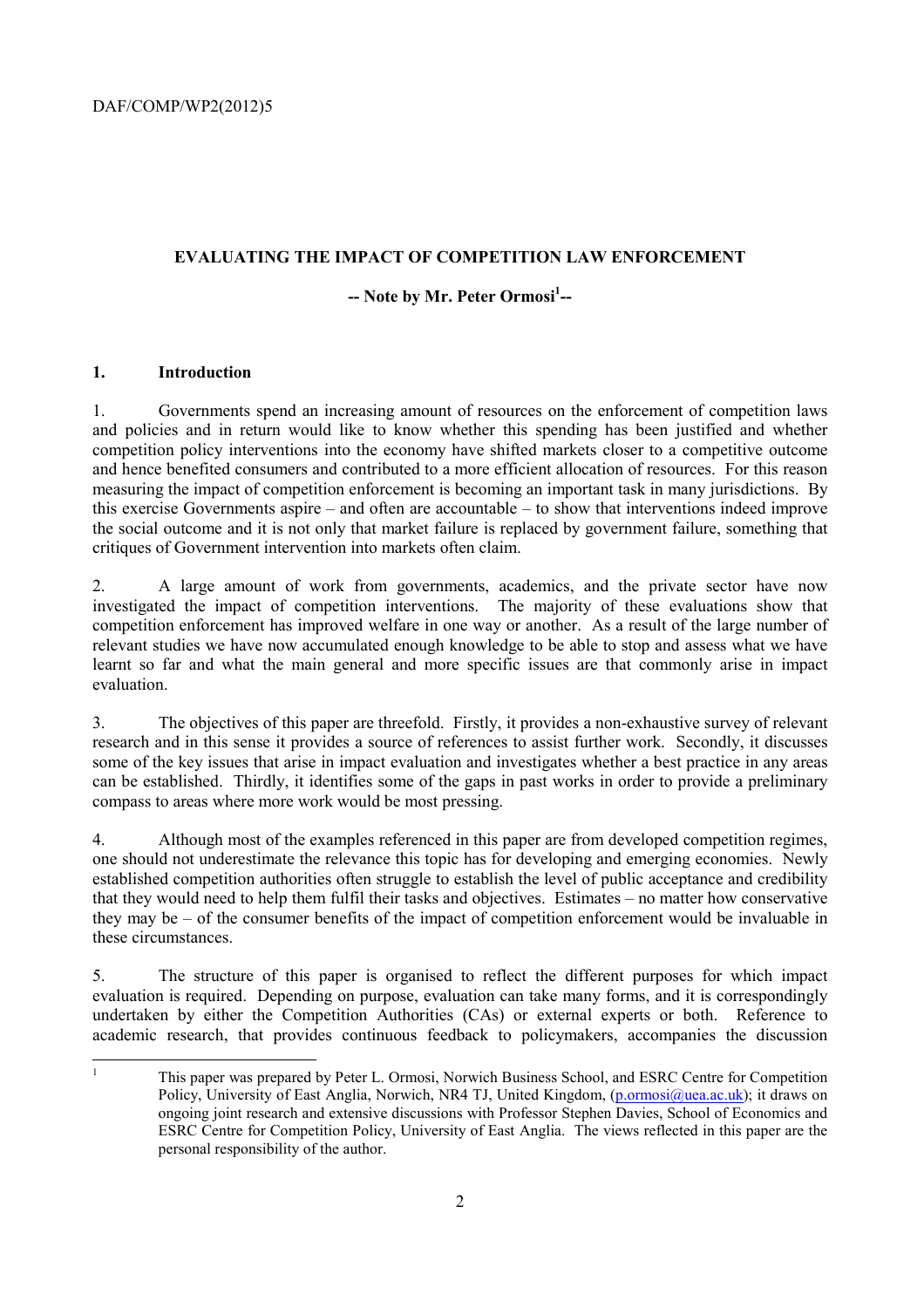throughout the paper. At the risk of over-simplification, the paper arranges impact evaluations into three broad categories. These categories necessarily overlap to some extent.

- **Evaluation for accountability**: This is typically conducted on Government request. In its most common form this includes published Annual Reports but could also refer to other types of accountability and performance reports.
- **Ex post evaluation of intervention**: These evaluations are done both internally by the CAs and by external experts (academics or consultancies), or on a much more general level by international organisations (OECD country reviews). A natural form of ex post external evaluations is court appeals. Ex post evaluation includes retrospective studies of how markets changed in the longer run following intervention.
- **Evaluating the broader impact of competition policy**: These studies are typically prepared by external experts in order to assess the impact of competition policy on more general socioeconomic factors such as productivity, growth, or employment.

6. Figure 1 depicts these three categories relative to the CA. The arrows point to the direction of feedback, i.e. how the different types of evaluations inform the government and the CA.



**Figure 1. The purposes of evaluation**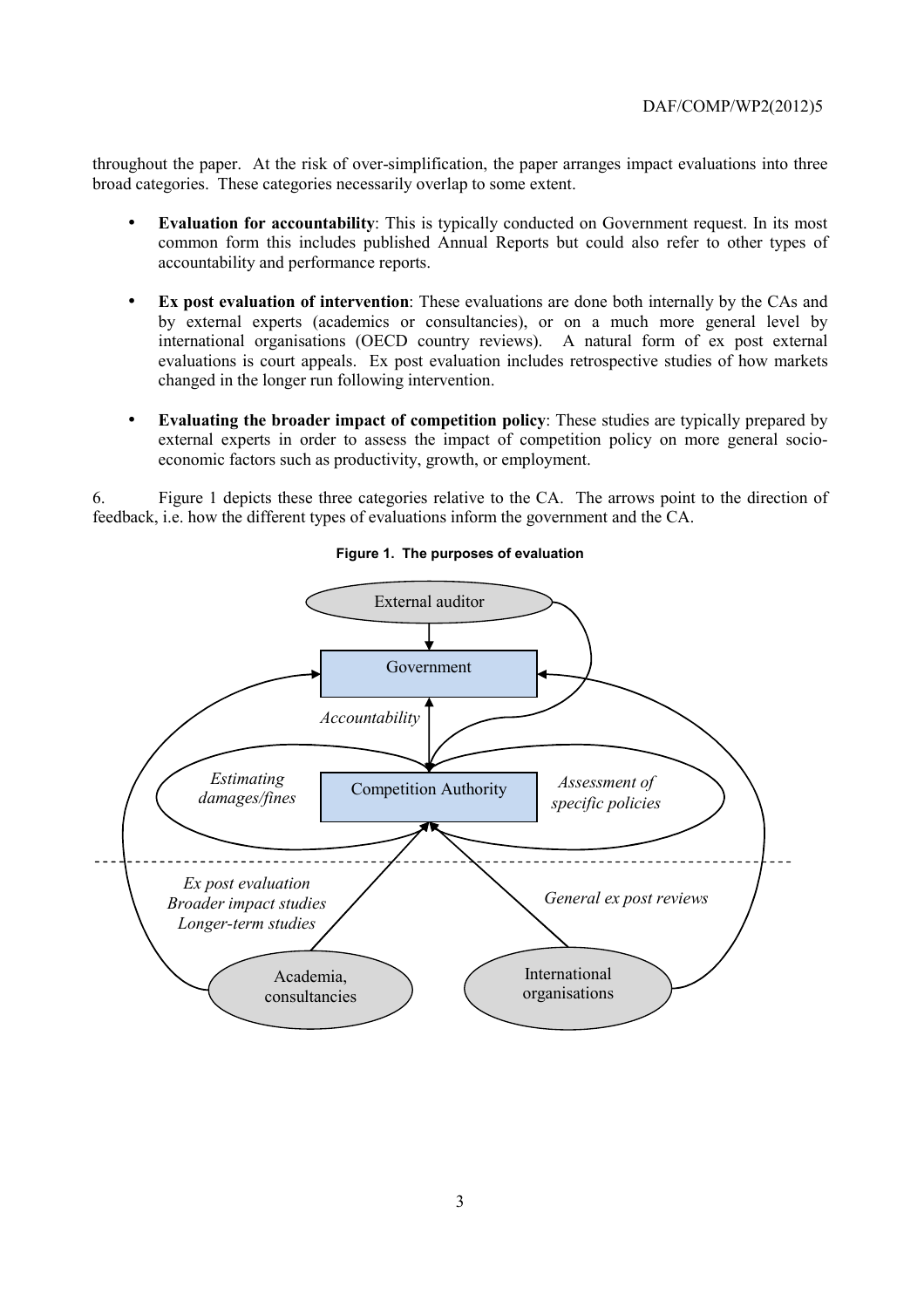## **2. Evaluation for accountability**

7. CAs have been reporting some information relevant to their impact to Governments for a long time. Traditionally, however, this was limited to statistics and reports on the number of cases pursued, and/or the number of successful cases. Increasingly, this reporting obligation has begun to extend to more sophisticated measures, where the CA has quantified and reported on the aggregate benefits of competition policy (measured perhaps by increased consumer surplus). This aggregate estimate is often then assessed against some pre-specified target to judge whether the CA has met its required objectives. This has been an impressive and at the same time very challenging step forward from the crude reports on number of cases to include more detailed measures of impact that accounts for the size of the affected market and – in some circumstances – the damage caused.

8. To provide an indication of the magnitudes of impact estimates, Table 1 displays the reported estimated consumer benefits (also expressed as a percentage of GDP) from three jurisdictions in which these methods are most developed: EC, UK and USA.<sup>2</sup> The figures are expressed in terms of consumer benefits or consumer savings, which reflects the CAs' approach to the general objectives of competition policy. It must be stressed that the purpose of this table is *not* to compare the performance of these authorities, but to illustrate the sort of magnitudes and to demonstrate some of the difficulties in interpreting these estimates. The figures were collected from CAs' respective annual reports – as listed below – and are not referenced separately in the following texts.<sup>3</sup>

 $\frac{1}{2}$  Although some other jurisdictions have also looked at the consumer benefits of competition enforcement, examples are only sporadic and less regular than in the analysed three countries. Davies (2010) provides a brief survey of these.

<sup>3</sup> Unless otherwise mentioned, the sources are the EC's 2007-2010 Annual Activity Reports, the USDOJ Antitrust Division's Performance Budget Congressional Submissions for 2008-11, The FTC's 2007-10 Performance and Accountability Reports, and the OFT's report on Positive Impact 10/11 - Consumer benefits from the OFT's work (July 2011).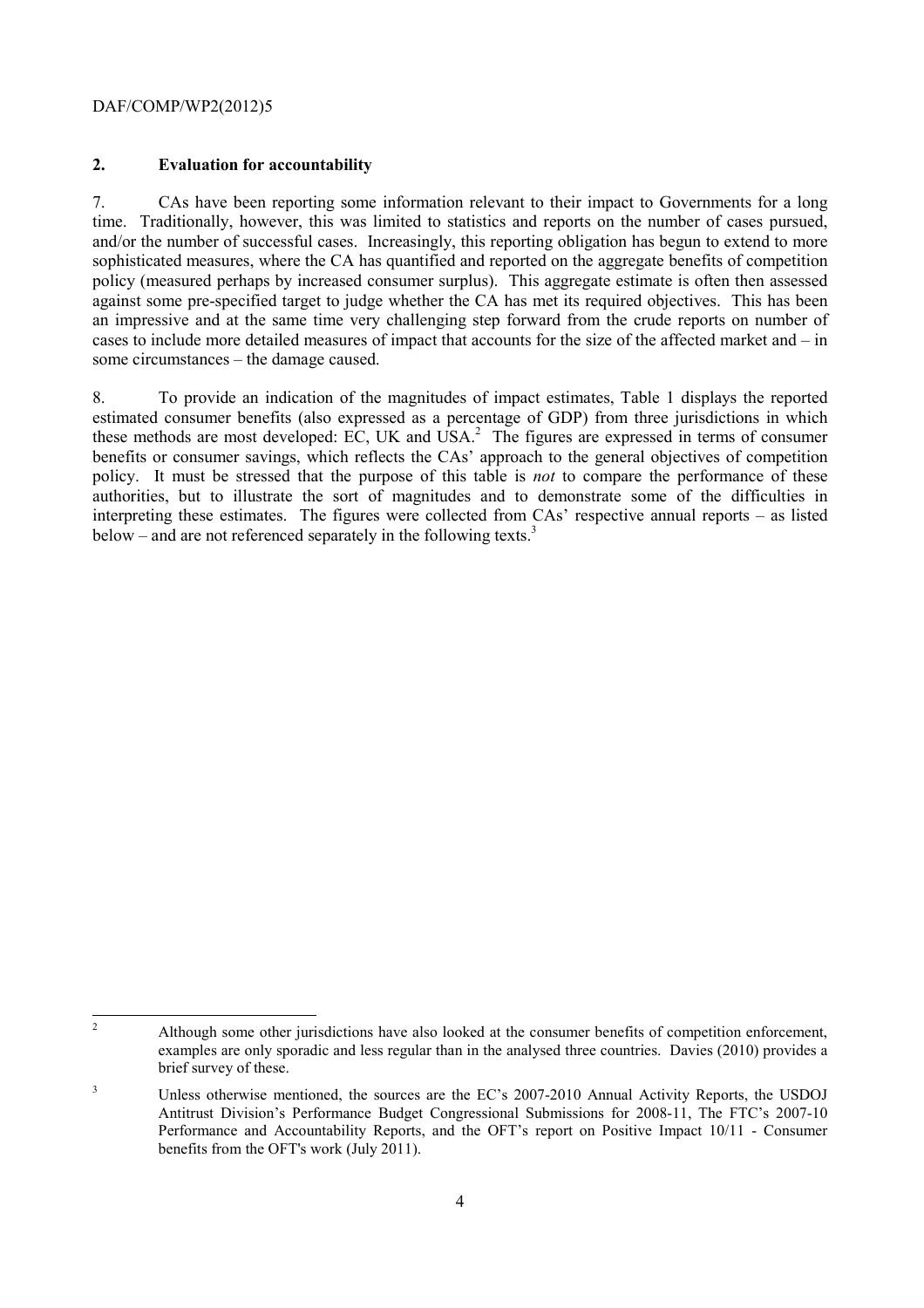|                            | Cartels                          |                  | <b>Mergers</b>       |                  | Other antitrust     |                  |
|----------------------------|----------------------------------|------------------|----------------------|------------------|---------------------|------------------|
|                            | Consumer saving                  | % of GDP         | Consumer saving      | % of GDP         | Consumer saving     | % of GDP         |
|                            |                                  | $\times 10^{-4}$ |                      | $\times 10^{-4}$ |                     | $\times 10^{-4}$ |
| <b>EC (billion EUR)</b>    |                                  |                  |                      |                  |                     |                  |
| 2010                       | 7.2(7)                           | 5.87             | $4.2 - 6.3(16)$      | 4.28             | Not reported (58)   |                  |
| 2009                       | 1.2(6)                           | 1.02             | 5.6(16)              | 4.77             | 2.0(54)             | 1.70             |
| 2008                       | 1.7(7)                           | 1.36             | 5.5(24)              | 4.41             | 4.3(111)            | 3.45             |
| 2007                       | $3.8^{5}$ (8)                    | 3.06             | Not reported (23)    |                  | Not reported (133)  |                  |
|                            | USDOJ <sup>6</sup> (billion USD) |                  |                      |                  |                     |                  |
| 2010                       | 0.05(60)                         | 0.03             | $0.19^{\degree}(19)$ | 0.13             | $0.19^{\degree}(4)$ | 0.13             |
| 2009                       | 0.60(72)                         | 0.42             | 1.02(12)             | 0.72             | 0.02(2)             | 0.01             |
| 2008                       | 0.02(54)                         | 0.01             | 0.48(16)             | 0.33             | 0.05(4)             | 0.03             |
| 2007                       | 0.56(40)                         | 0.41             | 0.15(12)             | 0.11             | 0.02(2)             | 0.01             |
| <b>USFTC (billion USD)</b> |                                  |                  |                      |                  |                     |                  |
| 2010                       | N/A                              |                  | 0.59(16)             | 0.40             | 0.51(6)             | 0.35             |
| 2009                       | N/A                              |                  | 0.79(13)             | 0.55             | 0.19(7)             | 0.13             |
| 2008                       | N/A                              |                  | 0.36(13)             | 0.25             | 0.03(4)             | 0.02             |
| 2007                       | N/A                              |                  | 0.81(20)             | 0.58             | 0.08(11)            | 0.06             |
| UK CC+OFT                  | (billion GBP)                    |                  |                      |                  |                     |                  |
| 2009/10                    | 0.083                            | 0.57             | 0.235(11)            | 1.62             | 0.083               | 0.57             |
| 2008/09                    | 0.083                            | 0.59             | 0.229(15)            | 1.64             | 0.083               | 0.59             |
| 2007/08                    | 0.083                            | 0.57             | 0.309(14)            | 2.13             | 0.083               | 0.57             |

#### Table 1. CA estimates on the annual consumer benefits from competition interventions<sup>4</sup>

Merger and other civil antitrust together in 2010.

Cartels and other antitrust are reported together for all years.

9. One striking feature of the reported figures is the rather high variance over time in some instances. An important reason for this is that the sizes of the intervened markets and the scope of the cases involved can vary dramatically – when a very large market is intervened in a particular year, this can lead to lumpiness in the time series. Also, the number of cases may vary significantly too. Fluctuations in the annual number of closed cases may be due to the lengthy procedures associated with some types of investigations (especially for cartels). For example many ongoing cartel investigations in the USDOJ in 2010 could mean high agency activity, but only low measured impact in 2010, followed by much higher reported impact in subsequent years. The EC displays a more evenly distributed (over time) impact, which probably implies smaller variance in the relevant market sizes and/or shorter procedures. To soften the extent of oscillation of figures over time, the UK authorities report three-year moving-averages. Another

 $\frac{1}{4}$  The number of cartel convictions, merger interventions (or challenges), and other antitrust interventions are displayed in brackets. The number of challenged merger cases for the USDOJ was collected from the Hart-Scott-Rodino Annual Reports for Fiscal Years 2007-10. The number of cartel cases and the number of non-merger civil cases filed by the USDOJ was collected from USDOJ statistics (http://www.justice.gov/atr/public/workload-statistics.html). The number of challenged merger and nonmerger interventions by the US FTC was collected from the FTC's Performance and Accountability Reports. For the EC, the number of interventions was collected from EC merger statistics (http://ec.europa.eu/competition/mergers/statistics.pdf) and EC cartel statistics (http://ec.europa.eu/competition/cartels/statistics/statistics.pdf) and the number of abuse of dominance cases closed was collected from Global Competition Review reports.

<sup>5</sup> Using an average overcharge of 20%-34% from Bolotova and Connor (2006).

<sup>6</sup> The number of cases refers to the otal number of criminal cases filed.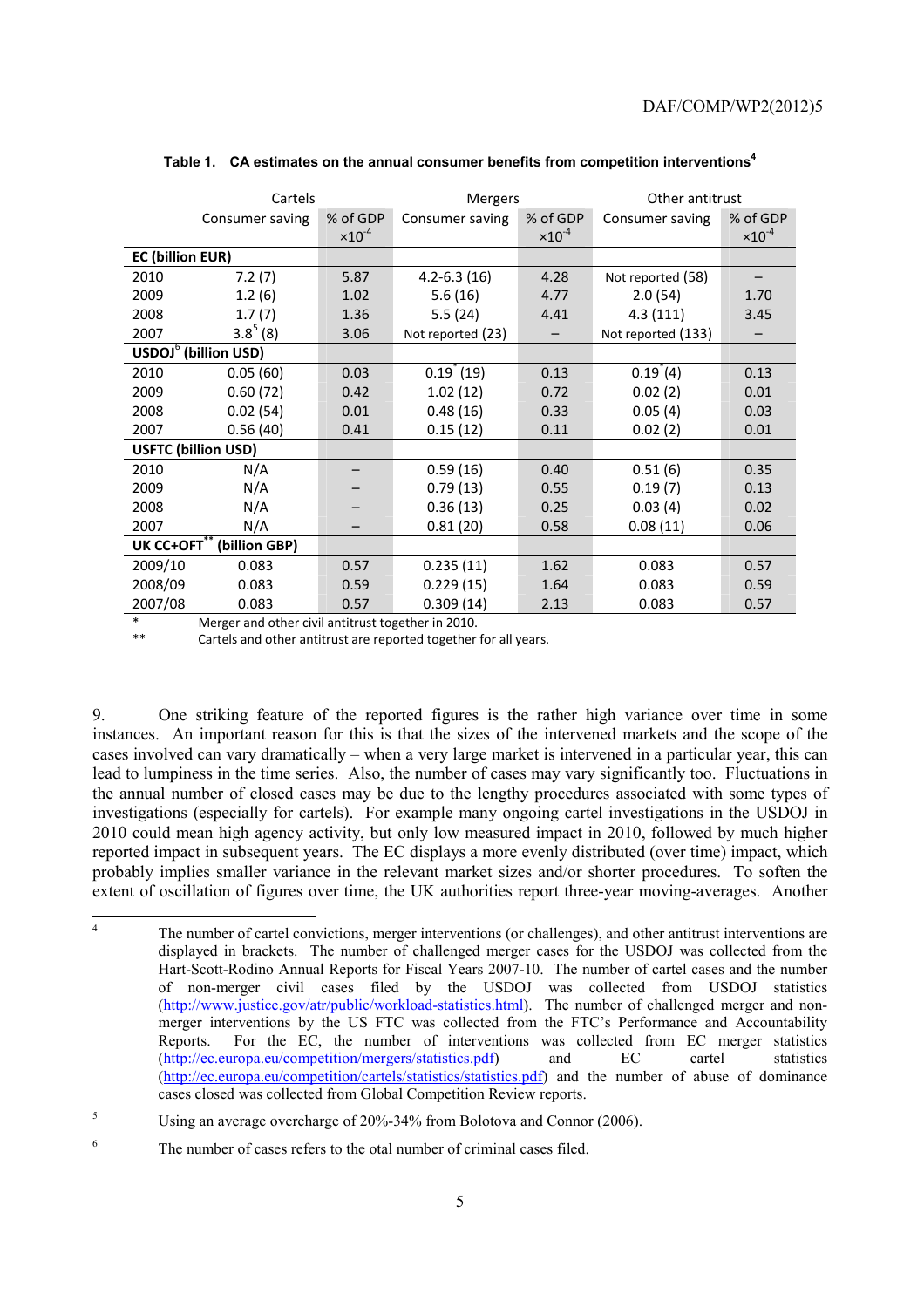cause of the variance in the estimates over time is changes in the assumptions employed by the CAs, as discussed further below. For example, the large increase in estimated impact in cartels in the EC between 2009 and 2010 is probably explained by the authority's change in cartel life-span assumption.

## *2.1 Comparison of methodologies*

10. To estimate the impact of an individual intervention, information is required on: (a) the size of the market concerned, (b) the price increase removed or avoided and (c) the length of time the increased price would have prevailed absent the intervention. Of these, market size is the easiest to estimate – this information is normally available for the CA and can be easily recalled for the evaluation process. It is easy to see that when a conduct impacts a large amount of commerce in the relevant markets, the implied transfer from consumers to manufacturers becomes substantial. As mentioned above, for this reason the size of the relevant market is likely to explain much of the variance in the estimated impact.

11. The more challenging part of the evaluation is to estimate the magnitude of price increase from the investigated conduct and the length of time it would have prevailed absent the intervention. Depending on the case type, CAs often use assumed values for these two factors in their evaluations. The following discussion briefly analyses the methodologies used in the three jurisdictions, the US, the UK, and the EC. Unless otherwise stated, the figures reported were collected from the respective CAs methodology documents.7

12. Table 2 summarises the assumptions used in the evaluation of the impact of *cartel investigations*. These assumptions are only used if there is no hard figure on overcharge thrown up during the investigation. On affected consumers (i.e. size of market), it is often assumed that the cartel would only affect the infringing parties' turnover.<sup>8</sup> The almost unanimous assumption is that the CA intervention leads to a 10 per cent reduction in price. However, the OFT has recently revised its general practice and now assumes that the cartelists will reduce price by 15 per cent following intervention. This seems more in keeping with the wider empirical evidence. Much of this evidence – meticulously collected and organised in a meta-study by Bolotova and Connor (2006) – suggests that the median cartel-induced price increase lies between 17 and 30 per cent. If so, even the 15 per cent assumption is still conservative but lies closer to empirical findings.

<sup>-</sup>

The documents used for collecting information the respective methodologies are the 2007-11 DG Competition Annual Management Plans, the USDOJ Antitrust Division's Performance Budget Congressional Submission for 2008-11, The FTC's 2007-10 Performance and Accountability Reports, and the OFT's guide to Impact Estimation methods, OFT 1250.

<sup>8</sup> Of course these effects are typically much more extensive; hence the affected turnover value is likely to be an underestimate of the real value.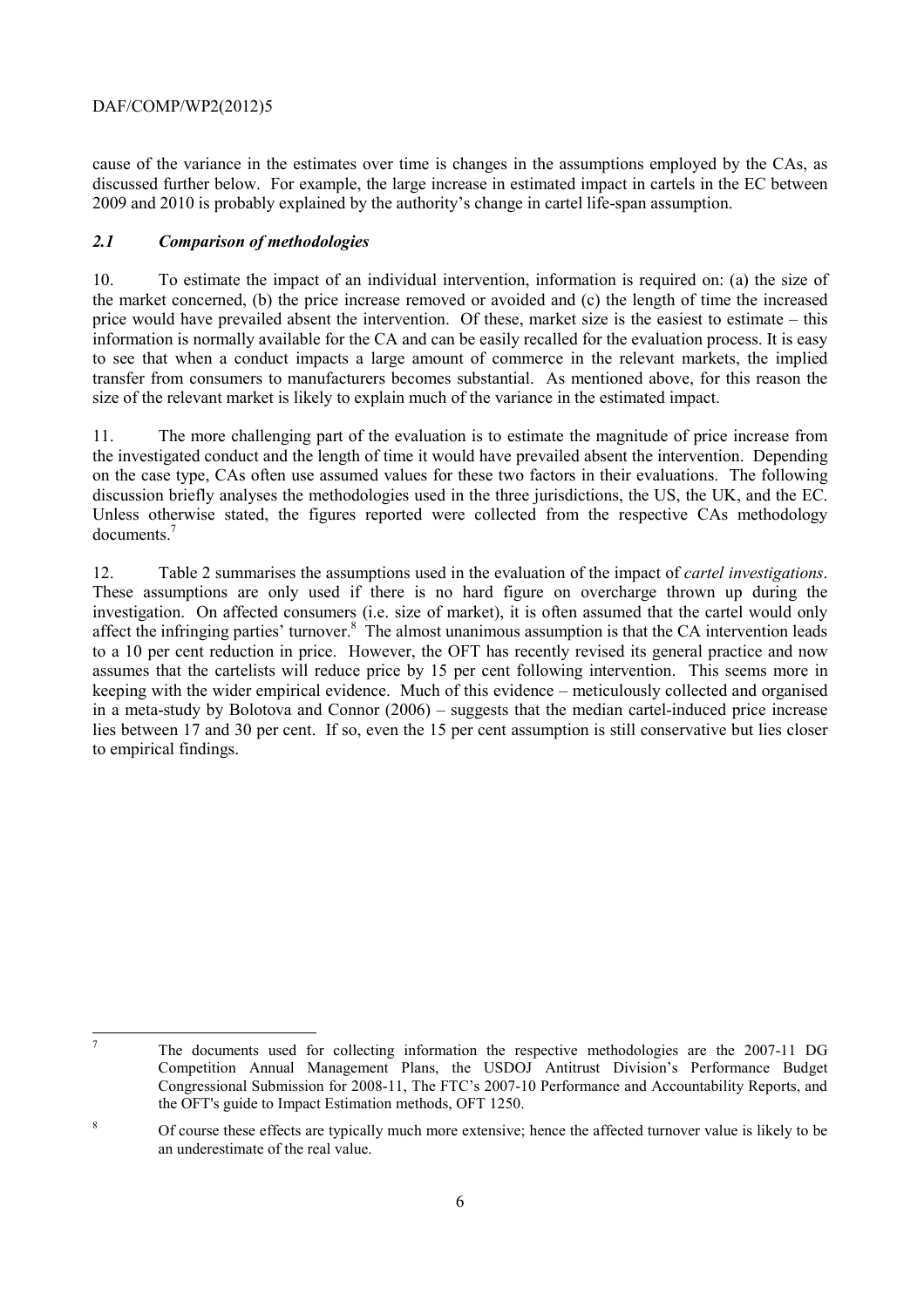|                                    | EU2009          | EU2010          | USDOJ2009     | USDOJ2010     | OFT2008-11     |
|------------------------------------|-----------------|-----------------|---------------|---------------|----------------|
| Assumed life span (yrs)            |                 | 1/3/6           |               |               |                |
| Gain from cartel                   | 10%             | 10%             | 10%           | 10%           | $15\%^{10}$    |
| Affected consumers                 | Affected market | Affected market | Volume of     | Volume of     | Turnover of    |
|                                    | size            | size            | commerce      | commerce      | affected goods |
| Social discount rate <sup>11</sup> | 3.5             | 3.5             | N/A           | N/A           | 3.5            |
| <b>Estimated impact</b>            | 1.2             | 7.2             | 0.6           | 0.05          | 0.25           |
|                                    | (billion EUR)   | (billion EUR)   | (billion USD) | (billion USD) | (billion GBP)  |

#### Table 2. Assumptions used for estimating consumer savings in cartel cases<sup>9</sup>

Including cartels and other commercial agreements, and abuses of dominant position.

13. The assumptions used for the expected future life-span of cartels show much larger dispersion, not least probably because of the significantly smaller amount of research that has been done on this matter. It seems tempting to rely on empirical studies of cartel duration such as Block, Nold et al. (1981) and Levenstein and Suslow (2006) however, these studies were conducted on cartels that were detected, which are likely to be different from undetected ones and the assumption here has to be made on the cartel remaining undetected. For this reason it may seem more reasonable to turn to what economic theory has to offer on the matter. Works on the incentives created by leniency programmes have shown that it is the less stable cartels that are more likely to apply for leniency.<sup>12</sup> For these cartels it would be reasonable to assume a shorter future life-span (i.e. that the cartel would not have survived much longer even absent intervention). In other cases however the CA detects cartels *ex officio*. Block, Nold et al. (1981) argue that the detection probability in ex officio cases increases with mark-ups. The rationale behind this is that higher mark-ups are more likely to be spotted by customers or the CA, therefore there is a higher chance of the ex officio triggering of investigations. As higher mark-up cartels are likely to be more stable, a longer life-span assumption may be more fitting in these cases. It therefore seems more appropriate to apply a case sensitive assumption for the expected duration of the cartel absent intervention. For example Harrington (2008) shows that the quality of leniency programmes (i.e. the amount of immunity leniency programmes award to firms) has an effect on how stable cartels are. This would suggest that different assumptions should apply depending on the given on the rigour of the given competition regime. Other characteristics, such as the type of the industry, specific market conditions, and entry conditions also have an impact on cartel stability. Given this potential heterogeneity, a case-dependent approach recently adapted by the EC would seem to be most in line with economic theory.<sup>13</sup>

14. In *merger cases* it is fairly common to use simulations to estimate how prices, demand, and market shares might have changed had the merger gone ahead absent the CA's intervention.<sup>14</sup> When the price impact of a merger was estimated during the merger procedure this can be (and often is) used in impact evaluation. In other cases default assumptions are made on the price impact, which are summarised

<sup>-&</sup>lt;br>9 Among other countries, the NMa uses a 10 per cent assumed overcharge.

 $10\%$  before 2010.

<sup>11</sup> This allows a discounting of future estimated cartel gains.

<sup>&</sup>lt;sup>12</sup> See a discussion on this together with relevant references in Harrington (2008).

<sup>13</sup> The EC classifies cartels (based on economic theory and evidence) into three categories: "unsustainable", "fairly sustainable" "very sustainable", and assumes a future cartel life of 1, 3, and 6 years respectively.

<sup>&</sup>lt;sup>14</sup> When simulations are used in merger cases, case-sensitive assumptions are often needed about the characteristics of competition, demand elasticity, and/or merger-generated cost savings. For example the OFT assumes a Cournot model for homogenous products, and PCAIDS or logit for differentiated product industries, together with a range of conservative elasticities.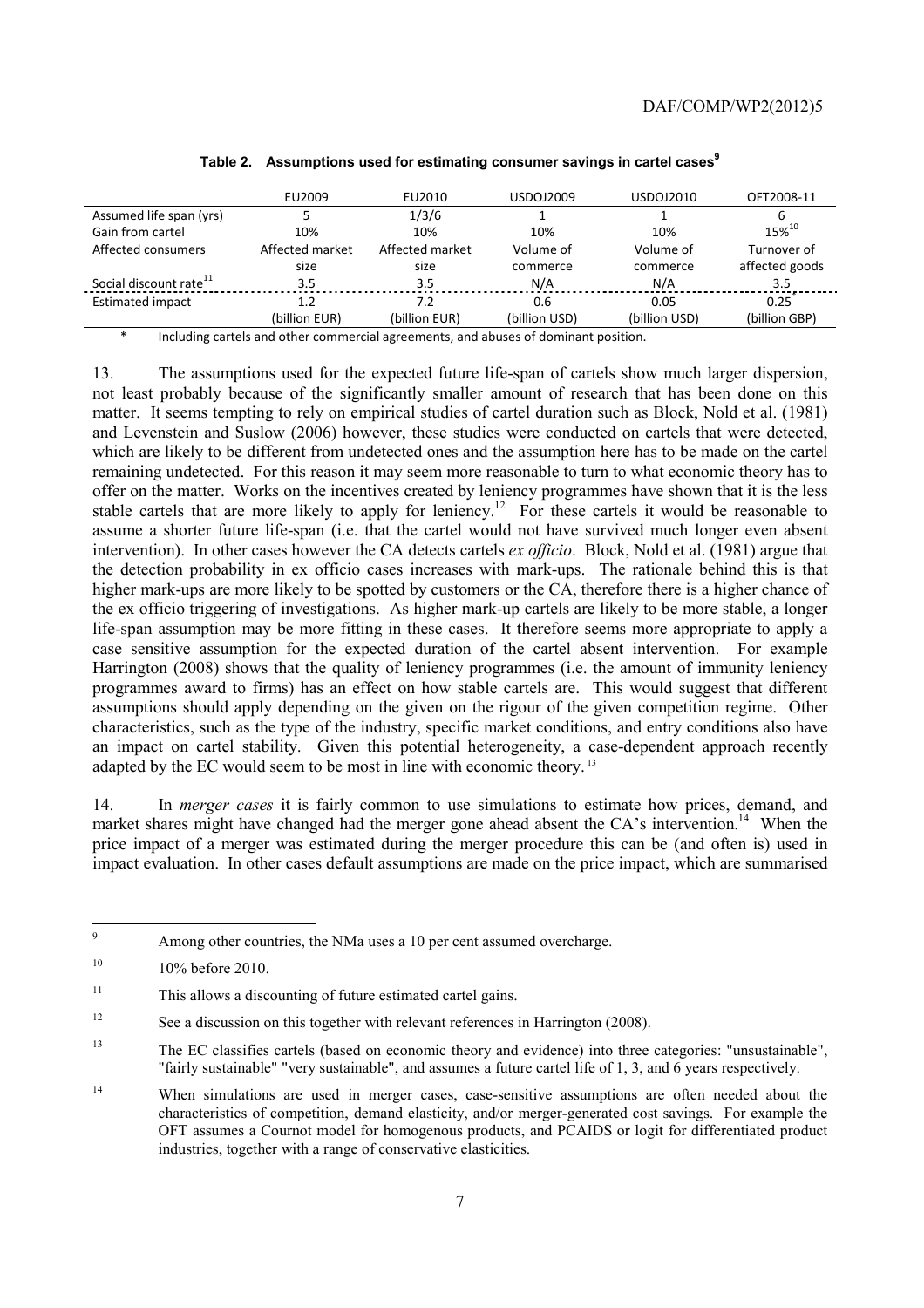in Table 3.15 Previously the EC assumed that the future customer savings resulting from corrective merger decisions corresponds to 10% of the size of the relevant market(s) on which the concentration would have significantly impeded effective competition. This has now been changed to a practice where price effects are simulated on a case-by-case basis.

|                                                             | EU2009          | EU2010                  | <b>USFTC2010</b> | USDOJ2010     | OFT2008-11     |
|-------------------------------------------------------------|-----------------|-------------------------|------------------|---------------|----------------|
| Affected consumers                                          | N/A             | Size of relevant market | Volume of        | Volume of     | Turnover of    |
|                                                             |                 |                         | commerce         | commerce      | affected goods |
| Price effect                                                | N/A             | Simulated               | 1%               | 1%            | Average of     |
|                                                             |                 |                         |                  |               | simulated      |
| Consumer impact                                             | 10% of relevant | N/A                     | N/A              | N/A           | N/A            |
|                                                             | market size     |                         |                  |               |                |
| Duration<br>of<br>price                                     |                 | Significant/high/very   | 2                |               |                |
| impact (yrs)                                                |                 | high                    |                  |               |                |
| <b>Estimated impact</b>                                     | 5.6             | $4.2 - 6.3$             | 0.59             | 0.19          | 0.36           |
|                                                             | (billion EUR)   | (billion EUR)           | (billion USD)    | (billion USD) | (billion GBP)  |
| $\ast$<br>Manager and attenue ability at the catholic state |                 |                         |                  |               |                |

### **Table 3. Assumptions used for estimating consumer savings in merger cases**

Merger and other civil antitrust together.

15. The suitability of these methods is more difficult to assess than in the case of cartels. Firstly, this may be due to the fact that in merger cases the CA has to ex ante decide whether a merger is anticompetitive and find a suitable intervention. This means that impact estimates would need to establish if the CA had been right to intervene at the first place. It is unlikely that any CA would admit to a wrongful intervention in their accountability reports, therefore the intervened mergers in the evaluation are always assumed to have a negative impact. Secondly, price increase estimates depend largely on the severity of the merger control regime. In a lax regime, only cartels with large and positive price effects are intervened, therefore the average estimated price impact of intervened mergers will be larger than with a stricter  $CA<sup>16</sup>$ . Thirdly, it is not clear what value, if any, should be given to mergers that the CA correctly did not intervene (i.e. mergers with a negative price change).

16. In the academic literature, there are some studies that investigate the price impact of intervened US mergers.<sup>17</sup> Ashenfelter and Hosken (2008) for example looked at five selected cases and found estimated price increases to be between 3% and 7%. In earlier studies Werden, Joskow et al. (1991) reported a 5.6% price increase, and Borenstein (1990) estimated a 9.5% average increase. The literature is much scarcer for other jurisdictions. However, even if we had a more comprehensive idea about the average price impact of mergers, its use as a best practice or default assumption could be questioned for various reasons. For example, as mentioned above, a systematic bias in the CAs decision making might mean that mergers with small positive price effects (when the CA is too lax) or mergers with small negative price changes (when the CA is too strict) are not picked up by the CA and hence would not appear in the evaluation. Relying on an average merger price effect assumption would therefore also require some knowledge on whether the CA is too lax or too strict. Mergers are also likely to have very different price

 $15<sup>15</sup>$ Amongst some of the other jurisdictions, in the Netherlands the NMa uses the turnover of the relevant firms as a basis and assumes a one per cent price increase (Kemp and Sinderen (2008)). In Portugal, the PCA assumes mergers to lead to a 5.3 per cent price increase, which will last for two years and is discounted at 3.5 per cent (Weinberg (2007)). The Competition Commission (CC) in the UK – being a Phase II body – has more information available on the cases it looks at, therefore it does not adopt a single approach in each case, rather, it seeks to capture what the team conducting that investigation believed was the likely effect of the merger.

<sup>16</sup> Carlton (2008) also discusses this possibility.

<sup>&</sup>lt;sup>17</sup> Weinberg (2007) surveys the relevant US literature.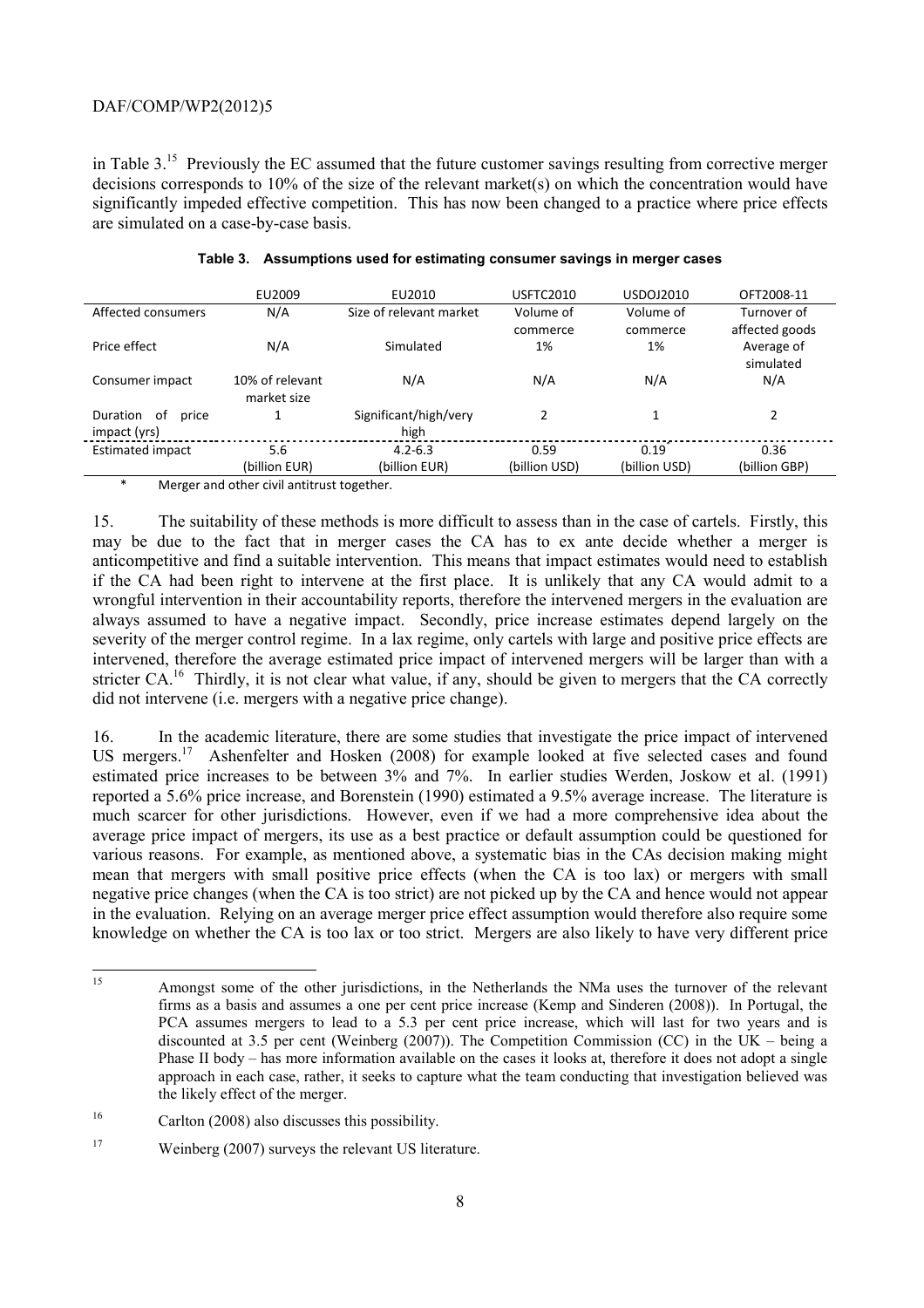effects depending on the economic environment and therefore assumptions based on estimates in one jurisdiction may lead to biased evaluations in the other.

17. For these reasons it seems most reasonable for the evaluation of mergers to rely, whenever is possible, on a case by case approach and use price-effect figures from the simulations conducted during the investigation. Simulations are becoming more common, especially in the assessment of those mergers that the CA judges to be potentially more harmful and an estimated price effect would therefore be available from the investigation. In more simple cases the impact of the merger is more likely to be closer to zero and therefore excluding them from evaluations (because there is no case-specific price-impact estimate) would only have a marginal effect on the estimated aggregate impact of merger control.<sup>18</sup> A variation of this approach is used by the OFT, where, if simulation is not appropriate for the case, consumer savings as a proportion of turnover are assumed to be equal to the mean lower bound of the same ratio across all simulated mergers over the previous three years.

18. The assumption on the duration of the merger-generated price impact shows more convergence (being either one or two years). On the lower bound, as Davies (2010) points out, it seems unlikely that a CA would choose to intervene if it believed that post-merger self-correction within the market would occur within the following one or two years. On the upper bound, the case-by-case approach used by the EC seems appropriate. This method categorises all cases into one of three groups: "significant", "high" and "very high" and assigns them duration period in years as the minimum time it would take to restore competition to its premerger state.

19. Turning to *abuse of dominance cases,* as Werden (2008) points out, these pose arguably the greatest challenges for assessment since it involves establishing the extent to which rivals are harmed as well as the impact on consumers, especially in cases where impacts can go in both directions (e.g. predatory behaviour). Similarly to other case types, if case-specific information is not available, assumptions are made about the default price rise, and the duration of the infringement. Some of these assumptions are presented in Table 4. For example the OFT assumes a 15 per cent price rise and the duration is left at the investigator's discretion. The EC assumes that the consumer savings correspond to 10 per cent of the size of the relevant market, and that the price effect would last for one year. The lack of empirical IO work on abuse of dominance cases makes it difficult to assess these assumptions.

|                          | EU2009          | EU2010          | <b>USFTC2010</b> | USDOJ2010     | OFT2008-11        |
|--------------------------|-----------------|-----------------|------------------|---------------|-------------------|
| Affected consumers       | N/A             | N/A             | Volume of        | Volume of     | Turnover of       |
|                          |                 |                 | commerce         | commerce      | affected goods    |
| Price effect             | N/A             | N/A             | 1%               | 1%            | 15% <sup>19</sup> |
| Consumer impact          | 10% of relevant | 10% of relevant | N/A              | N/A           | N/A               |
|                          | market size     | market size     |                  |               |                   |
| Duration of price impact |                 |                 |                  |               | 6                 |
| (yrs)                    |                 |                 |                  |               |                   |
| <b>Estimated impact</b>  |                 | 0               | 0.52             | 0.19          | 0.25              |
|                          | (billion EUR)   | (billion EUR)   | (billion USD)    | (billion USD) | (billion GBP)     |

|  | Table 4. Assumptions used for estimating consumer savings in other antitrust (non-cartel) cases |  |
|--|-------------------------------------------------------------------------------------------------|--|
|  |                                                                                                 |  |

Merger and other civil antitrust together.

Including cartels and other commercial agreements, and abuses of dominant position.

 $19$  5% before 2010.

<sup>18</sup> Using simulations also ensures that the estimated impact does not fall far from what was predicted in the investigation, which is particularly important in cases under appeal.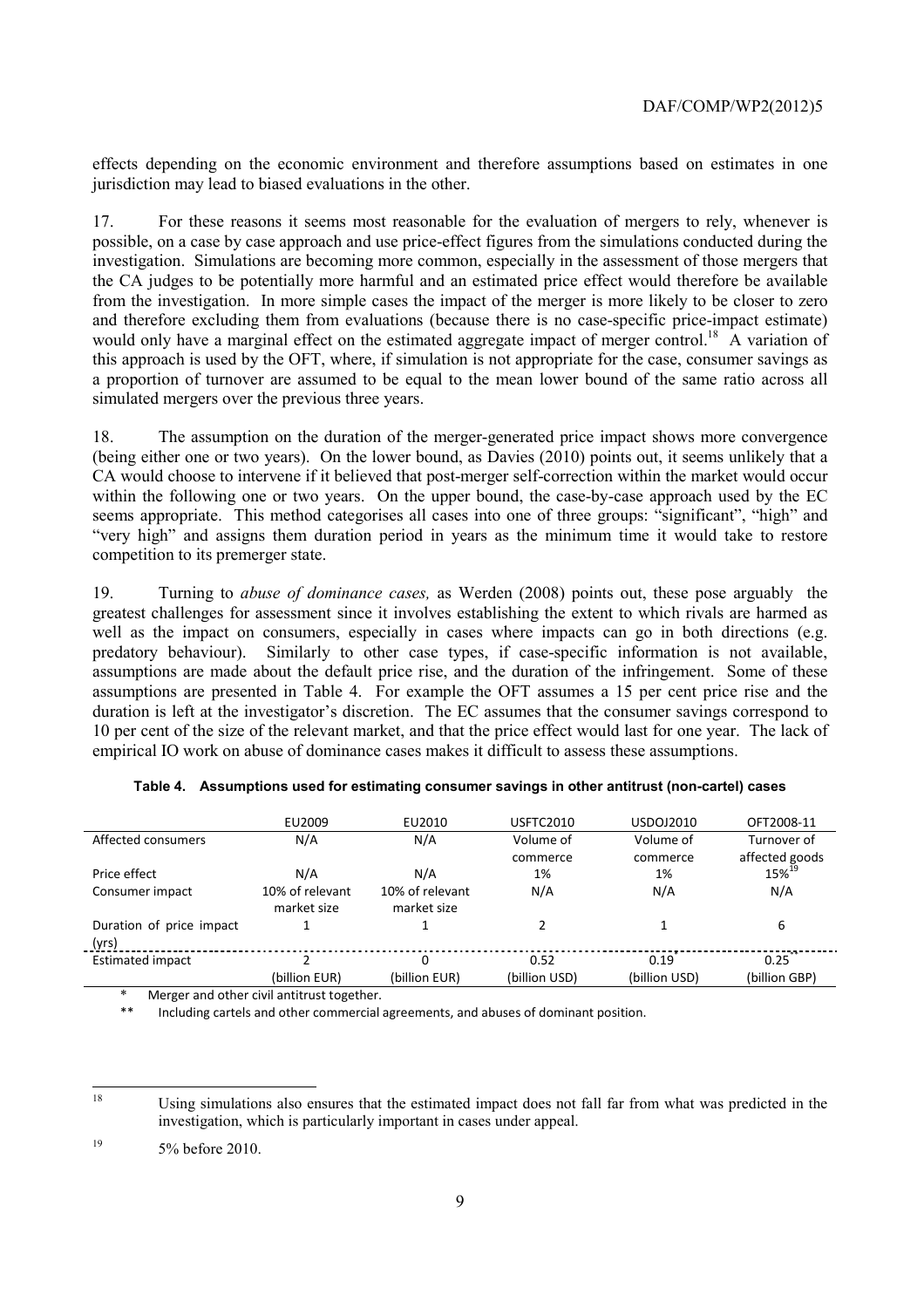20. In addition, some of the CAs also conduct an assessment of other activities such as consumer protection, or advocacy. The OFT compares the pre- and post-intervention number of consumer complaints, and a reduction in the number of complaints is converted into a financial estimate of avoided consumer detriment by valuing each complaint at a proportion of the purchase value.<sup>20</sup> The FTC reports the number of consumer complaints and the percentage of the FTC's consumer protection law enforcement actions that target the subject of consumer complaints to the FTC. As a measure of the impact of their consumer protection activities the FTC also conducts three in-depth case studies per five years in industries that are considered to be high-priority.<sup>21</sup> One challenge in this area is to find the right measure of the impact of what the CA does in consumer protection law enforcement. For example, for the FTC's Do Not Call and spyware cases, the harm prevented is often measured in time but there is insufficient information on the time saved or how it could be converted into a dollar measure. Similar difficulties arise with consumer privacy cases, which is an important and large area of the FTC's consumer protection law enforcement activity.<sup>22</sup> Other methods such as consumer satisfaction surveys are also applied in many countries.

## *2.2 Conceptual issues in accountability evaluations*

21. Some general issues arise from the above discussion. Firstly, some of the figures reported above show that estimates are very sensitive to the assumptions used. A case-by-case approach would therefore be desirable when possible. For the remaining cases, theory and evidence inspired best practice on these assumptions would allow a better comparison of estimates both over time (say to inspect the effect of a policy change) and cross-jurisdiction. The ex-post evaluations discussed in Section 3 should provide the main empirical backing to these assumptions.

22. Although evaluations are becoming increasingly more sophisticated, they usually emphasise only the price effects of interventions – the price increases avoided as a result of interventions, taking into account the size of the affected market. Of course, it is to be hoped that the total benefits should extend beyond just price and include the effects on quality, choice and innovation, but these are usually very difficult to measure accurately. For this reason, a common characteristic of these evaluations is that they typically, and deliberately, produce conservative estimates given that they do not account for some of the observable (but unquantifiable) indirect impacts.<sup>23</sup> Some activities of the CA are also excluded, such as competition advocacy, or consumer education.<sup>24</sup> The tendency for producing conservative estimates seems justified as a definitive measure of ex-post impact is often impossible (for example, we will never know what would have happened had a prohibited merger not been prohibited). Also, interventions may have an impact well into the very long-term and onto wider socio-economic factors, and the cost of conducting a comprehensive ex-post evaluation across all cases would be disproportionately large. Sections 3 and 4 discuss these longer-term and wider effects.

23. Because the estimates are necessarily conservative and because it is very difficult to gauge how far they are from the true impact of competition policy, one may consider the possibility of evaluating

 $20\,$ This is problematic if the number of complaints increased due to the increased consumer awareness.

<sup>&</sup>lt;sup>21</sup> The first one to be published in 2012 is on "green" consumer-claims and specifically those in relation to marketing bamboo textiles.

<sup>&</sup>lt;sup>22</sup> Based on email correspondence with Elizabeth J. Callison, Senior Economic Advisor to the Bureau Director, Bureau of Economics, FTC.

<sup>&</sup>lt;sup>23</sup> In relation to the OFT's methodology Davies (2010) argues that a static total welfare approach (lacking the analysis of dynamic impacts) would not provide a fair reflection of the OFT's work.

<sup>&</sup>lt;sup>24</sup> For example in the UK, the OFT includes merger control, enforcement of competition law, consumer protection enforcement, and market studies and reviews.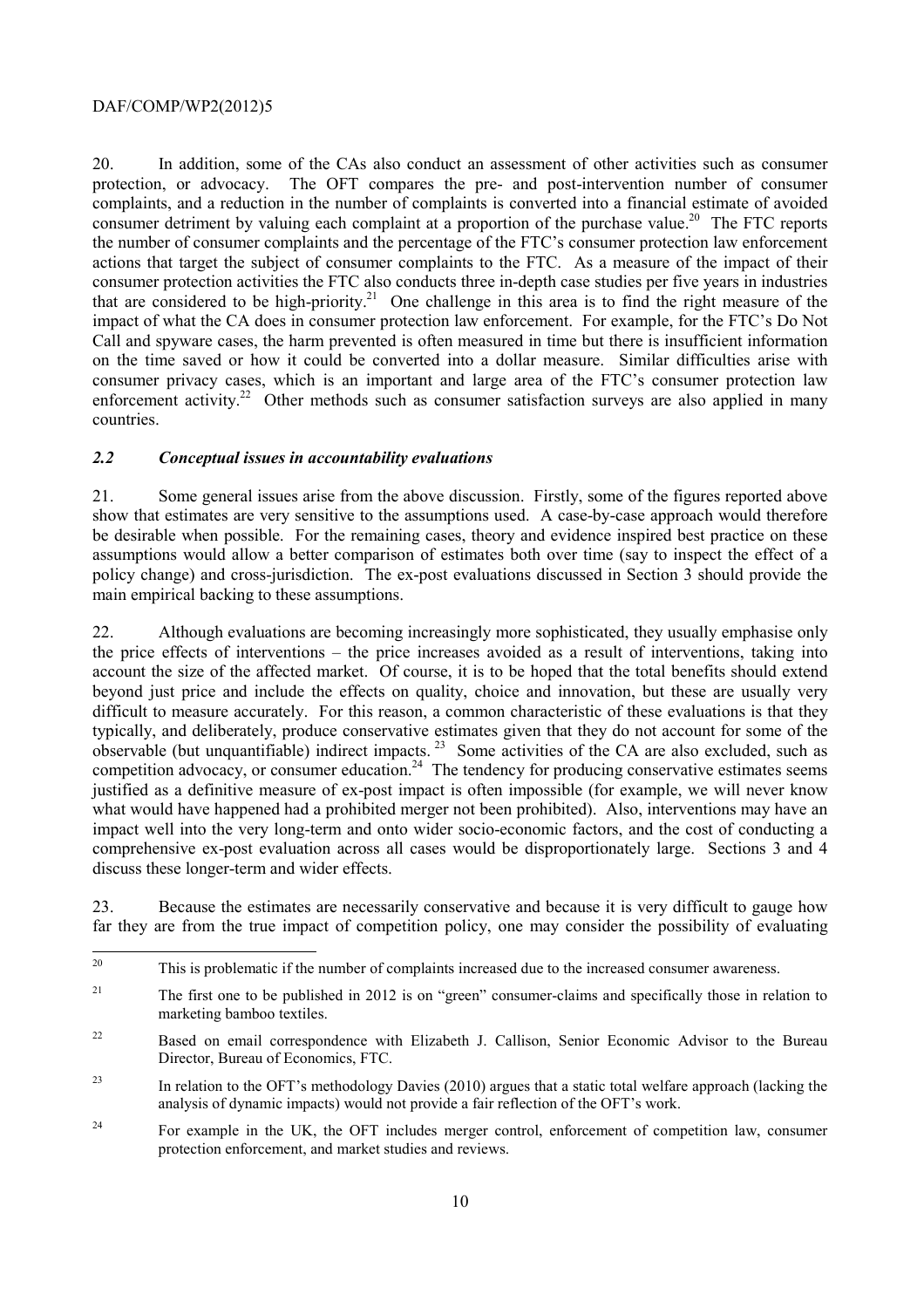marginal impact on top of the aggregate impact that is currently reported; i.e. looking at how additional Government spending changes the impact of competition policy. This would also allow Governments to capture returns to scale (whether increasing spending increases impact). Simple measures of the marginal impact of policy or budget changes (such as consumer benefits expressed per thousand dollar spending or per CA employee) could also provide important accountability information for Governments.

24. Although practicability issues may limit the scope of impact evaluations and make it difficult to include longer-term or wider-impacts, there are some areas which seem unjustifiably omitted from these reports. Impact evaluations only look at cases where the CA had decided to intervene and therefore exclude those **cases** where there was no intervention. For example in mergers, no impact is associated with mergers that the CA rightly authorised without intervention. This may be particularly important for cleared efficiency-enhancing mergers, where the impact on consumer benefits should be increased by some measure of the positive impact that arises from the unconditional approval of the merger. Cases where parties settle before the CA reaches a final decision are also excluded from these evaluations. These settlements are clearly the result of effective enforcement and should therefore be taken in to account, for example as a result of the deterrent effect of the CA's work.

25. Because of the size difference in the relevant affected markets across cases, the aggregate savings computed may be very sensitive to one or two extreme observations. Also, potential errors in particular cases could make year to year fluctuations volatile. As Davies (2010) argues, using moving-averages helps to smooth impact estimates over the years. In the UK both the OFT and the CC applies rolling-average figures, and so does the NMa in the Netherlands.

26. When impact estimates are acquired for accountability reasons, an important source of bias could be caused by the fact that given finite resources, coupled with a need to substantiate its impact, it is rational for any CA to pursue the 'easy options' in its enforcement activities; i.e. to cherry pick easier cases at the expense of more difficult cases (for which the probability of 'success' is lower or where there is greater uncertainty.) A related danger is highlighted by Neven and Zengler (2008), who suggest that the evaluation programme itself may introduce an additional motive for distortionary discretion in CA conduct: "Faced with simplistic assessment, authorities may be tempted to be overly interventionist, to spend too many resources and to ignore relevant information." If evaluation is driven by external accountability (to verify whether the CA delivers its objectives) and especially if undertaken by the CA itself, the CA is prone to fall into the trap that is also identified by Chang and Harrington (2010), i.e. CAs will not seek to maximise deterrence, but focus on something that is observable/measurable (e.g. the proportion of Art.102 cases that are won, or the number of cartels detected). This can have important feedback effects, not just for evaluation, but also for success in achieving the ultimate objectives of competition policy and in extreme cases even bias decision-making. These reasons may justify in some cases the use of an external auditor to conduct the assessment.

# *2.3 Unobserved impact of competition policy*

27. As mentioned above, impact evaluations necessarily focus on only a selected part of the total effect of competition policy and law enforcement. Some of the impacts are not observed and are therefore not measurable or very difficult to estimate. The impact estimates presented above therefore do not include the deterrent effect of competition policy, or behaviour that remain undetected, or conducts that the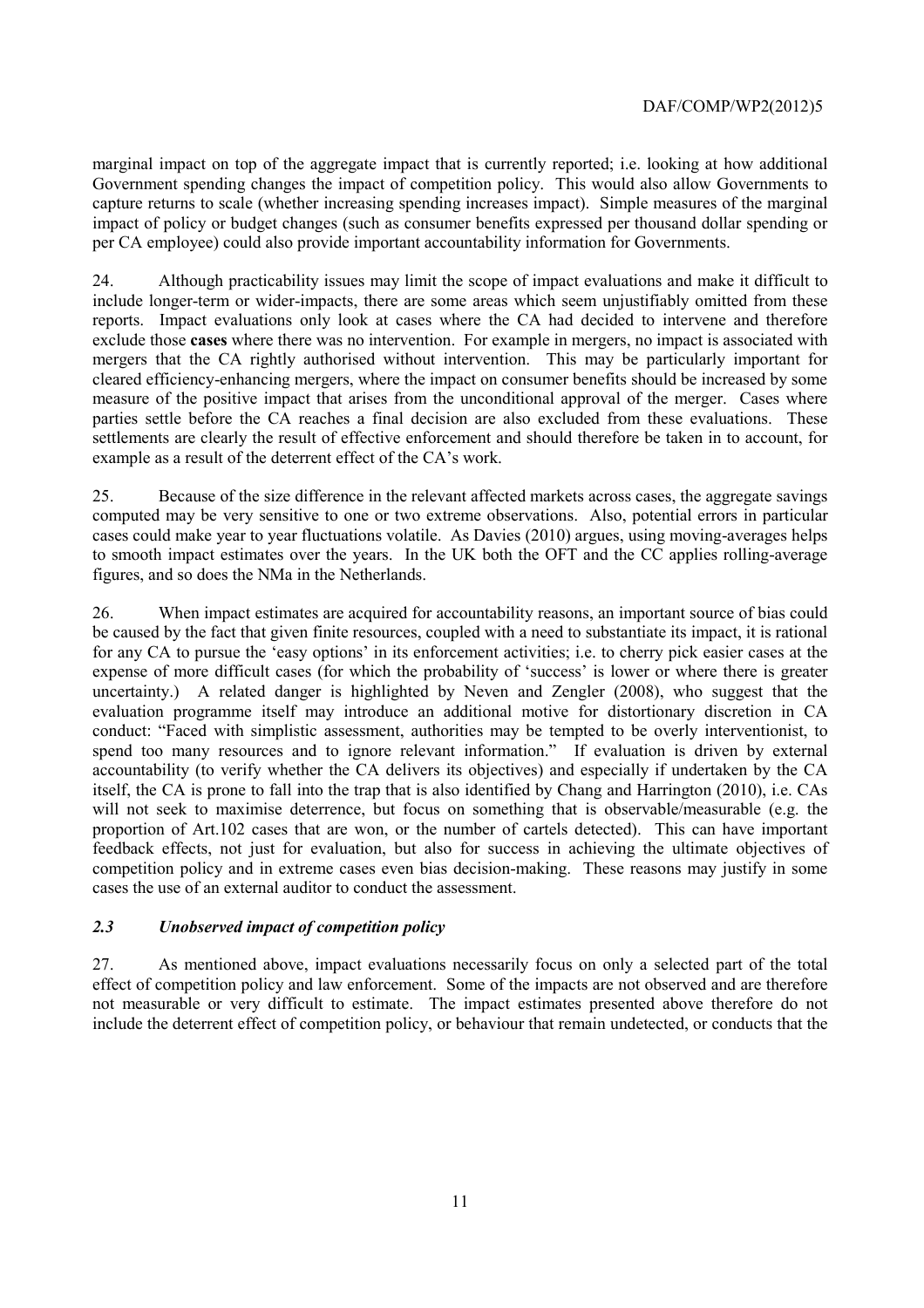CA detects but decides not to investigate or intervene.<sup>25</sup> Unless the evaluation understands how this selection process works, any impact estimate will be inherently biased.<sup>26</sup>

28. Impact evaluations also typically ignore the possibility that there may be deterred procompetitive cases. Baker (2003) notes that his suspicion is that the costs from deterred pro-competitive activities do not exceed the direct costs (to the firms) of enforcement. Although he does not go into further analysis, this statement seems intuitively reasonable on the assumption that only those pro-competitive conducts are deterred that are less profitable than the firm's assessment of the expected cost of litigation, implying that if a conduct is sufficiently pro-competitive, it is more likely to take place. A statement like this would of course only hold true if the CA is unbiased and free of hostility towards efficiency gains.<sup>27</sup>

29. To account for the deterrent effect of enforcement, one would need to be able to measure deterrence. While this is still an area which defies definitive quantification, there some work of interest, particularly where a competition policy index is constructed from institutional, legal, and social factors that are expected from economic and legal theory to deter certain types of behaviour. For example Buccirossi, Ciari et al. (2009b) created an index of a set of institutional and enforcement features that are expected to have an impact on the level of sanctions incurred by those who are convicted, the (perceived) probability of being detected and convicted, and the (perceived) probability of being wrongly convicted or acquitted. Using these types of indices allows an ordinal measurement of the levels of general deterrence across countries.

30. A related issue arises regarding cases that the CA did not detect. For example empirical works suggest that not more than a fifth of all cartels are detected.<sup>28</sup> Should these forgone opportunities appear in impact evaluations (for example as an opportunity cost)?

31. Although deterred cases are not observed, the OFT's impact assessments attempt to acknowledge the problem by hazarding a guess at the magnitude of deterrent effects using the assumption that, for every investigated case, there are five other cases which no not occur because they are deterred (based on a survey conducted by Deloitte (2007)) and therefore the estimated impact based on intervened cases are multiplied by five.<sup>29</sup> This of course relies on the fragile assumption that deterred cases share the same characteristics as intervened ones, which – according to economic theory – is unlikely to be the case. Taking the example of cartels, economic theory implies that more stable cartels are less likely to be deterred and detected.<sup>30</sup> Therefore any estimate will ignore those cartels that are likely to be the most harmful. Similar arguments could also be used for mergers. If mergers with high price-increasing effects

 $25$ 25 Whereas the two former categories are by definition unobserved and hence more difficult to grasp empirically, the latter is often recorded by the CA and therefore could be made part of a total valuation of competition law enforcement.

<sup>&</sup>lt;sup>26</sup> Davies and Ormosi (2010) discuss this in more details. Carlton (2009) also warns about this in his discussion of measuring the average impact of merger control.

<sup>&</sup>lt;sup>27</sup> See Werden, Joskow et al. (1991) Leary (2007) on the evolution of the treatment of efficiencies in antitrust.

<sup>&</sup>lt;sup>28</sup> Bryant and Eckard (1991) or Ormosi (2011).

<sup>&</sup>lt;sup>29</sup> The consumer savings point estimates used to calculate the benefit cost ratio reported to the Treasury do not include this deterrence effect. In a more recent survey London Economics (2011) reports significantly higher ratios.

<sup>&</sup>lt;sup>30</sup> Chang and Harrington (2010) argue that less stable cartels are more likely to apply for leniency. If cartel investigations are triggered dominantly by leniency applications (in the EC 2/3 of the cartel investigations result from leniency) then the investigated cartels will be the less stable ones.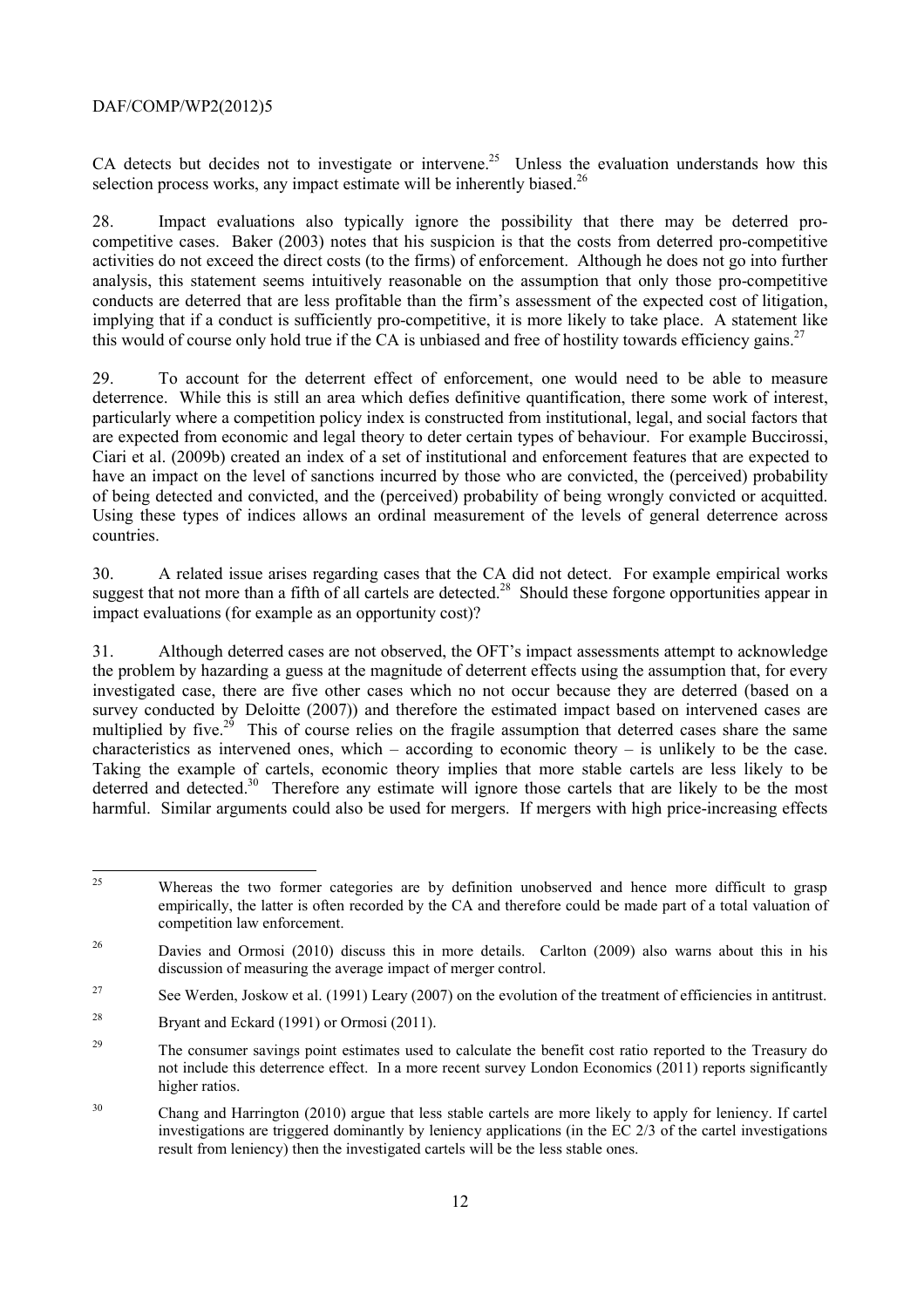are more likely to be deterred $31$  then impact estimates based on investigated cases only will be negatively biased.

32. Another seemingly simple way to get a grasp of the level of deterrence is to look at how the number of cases changes over time. This leads to the problem that the number of detected cases is an ambiguous indicator of deterrence, as an increased number of observed cases could mean either an increase in the detection rate or a decrease in the deterrence rate of enforcement, or both. A change in the number of observed cases can only be meaningfully interpreted if, at the same time, the change in detection rate is also known. This of course may not pose an insurmountable problem in areas where the rate of detection is expected to be constant, which is likely the case in merger control regimes with compulsory pre-merger notification rules. Barros, Clougherty et al. (2010) build on this feature when they estimate the deterrent effect of merger policies. Otherwise, Ormosi (2011) proposes a way to estimate how detection rate changes over time in anti-cartel enforcement, which in turn could be used to make inferences on the rate of change in deterrence. It may indeed be this latter category (the marginal impact of competition policy on deterrence) where future work should focus, i.e. whether additional Government spending increases deterrence.

## **3. Ex-post evaluation of intervention**

33. The main difference in comparison to the previous section is that ex-post evaluation here gathers those impact assessment activities that are conducted after the competition policy intervention using information available post-intervention. When conducted or commissioned by the CAs, the purpose of ex post impact assessment is typically to evaluate a specific area of policy (e.g. merger control), the success of a particular intervention (e.g. a prosecuted cartel, or prohibited merger), the quality of its own decisionmaking – the rigour of its analysis, data collection etc – and/or to help set internal priorities. The purpose of this section is to provide some illustrative examples for ex post evaluation conducted or commissioned by the CA. The discussion below is necessarily exemplificative. Although academic works typically constitute a significant source of feedback for CAs, to maintain the focus of this paper only reference is made to these works where appropriate.<sup>32</sup>

## *3.1 Methods used for evaluation*

34. Various methods have been developed for the evaluation of the impact of competition law enforcement.<sup>33</sup> These methods have different strengths and weaknesses and each one is better suited for some purposes than others. The three most frequently used methods are: simulation, event studies, and difference-in-differences techniques (DiD). Whilst simulations and simple DiD are frequently used by CAs, event studies are more prevalent in academic evaluations of the impact of competition policy. Also, DiD is typically better suited for the analysis of specific interventions, whereas simulation scores more strongly when evaluating the general quality of the CA's decision-making-analysis.

35. Simulation refers to techniques based on (i) explicit formal modelling of the nature of competition in the market, then (ii) calibrating the model with real world information (sometimes estimated econometrically), before (iii) using it to assess how the equilibrium will change with and without an

 $31$ 31 For example Barros, Clougherty et al. (2010) suggest that firms may reduce the restrictiveness of their merger in order to increase the chances of approval.

<sup>&</sup>lt;sup>32</sup> More detailed surveys are provided by Davies and Ormosi (2010), who discuss the pros and cons of each method depending on the circumstances given by the analysed problem. For an overview of methods see also Bergman (2008).

<sup>33</sup> Of course these methods – particularly simulation – are used in accountability evaluations as well. However, for presentational reasons they are discussed here.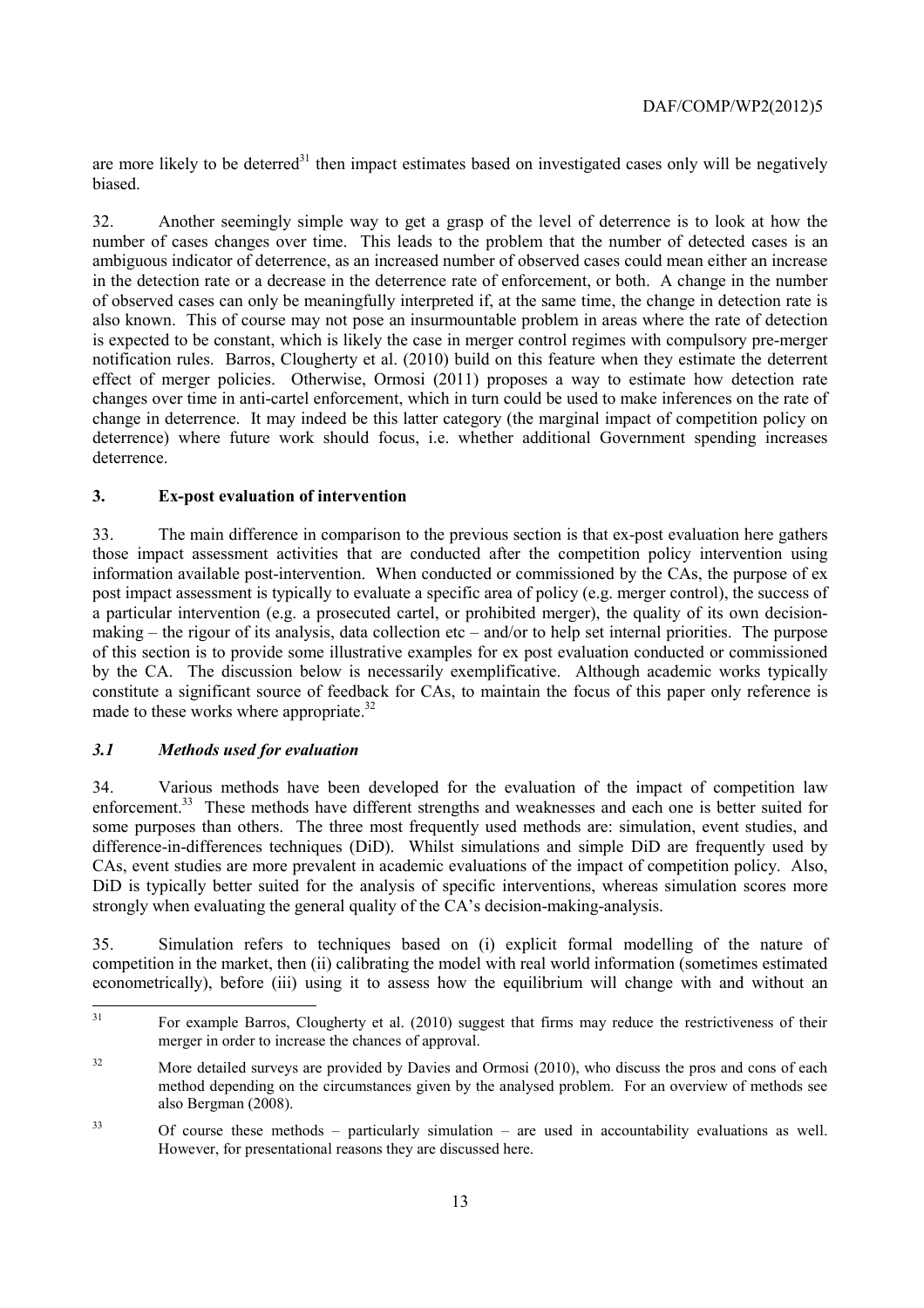event/intervention. Simulation may be either ex-ante or ex-post counterfactual analysis. The latter is backward-looking – what outcome would have happened, had, say, a cartel not actually existed; while exante looks forward – anticipating whether or not, say, a merger would have had coordinated effects, if cleared. As Davies and Ormosi (2010) summarise, although the simulation approach has the advantage of explicitly using economic theory to identify the counterfactual, it is very sensitive to modelling assumptions,<sup>34</sup> and is not appropriate to be applied to some markets.<sup>3</sup>

36. Event studies use stock market data to measure the effect of an economic event on the market valuation of a firm. If financial markets are efficient, then the effect of any event (e.g. the announcement of a merger) on a firm's discounted profits will be instantaneously observable through the changes in the prices of its shares. Event studies are often criticised because the observed, event-generated abnormal returns can have ambiguous interpretations (e.g. a drop in the price of rival firms' valuation may be a sign of increased competition but can also imply exclusionary practices),<sup>36</sup> that it is often difficult to separate out confounding effects from the effects that the researcher is interested in,<sup>37</sup> and that the theory used for the interpretation of abnormal returns may only apply in very specific market conditions.<sup>38</sup>

37. The basic idea behind DiD methods is to compare data (such as price or market shares) before and after an event (or sometimes before, during and after) in the market concerned relative to performance in another similar (control) market, unaffected by the event.<sup>39</sup> The standard DiD application is typically econometric, in which the performance measure (usually product price) is tracked over time to include the pre- and post-periods in the treatment (e.g. merger) and compared against the same in the control market. DiD analysis is typically done ex-post as it requires post-event data for the comparison. It is very appealing for policy analysis as it uses observed data from the relevant product market (i.e. what actually happens) in comparison with observed data in a control market, where the event does not occur.<sup>40</sup>

38. There are other methods also used for impact evaluation. Court appeals offer an obvious evaluation of the work of the CA.<sup>41</sup> Some more aggregate macro-level studies employ cross-country or panel data, attempting to identify the effects of competition policy on macro or sector aggregates, e.g. price-cost margins, GDP, productivity.<sup>42</sup> Finally, other types of evaluations would include high-profile

 $34$ These qualifications are well documented elsewhere (see for example Buccirossi, Ciari et al. (2008)).

<sup>&</sup>lt;sup>35</sup> Seminal and/or illustrative contributions in the academic literature include Farrell and Shapiro (1990), Werden and Froeb (1994), Hausman and Leonard (1997), Werden (2000), Nevo (2000), Pinske and Slade (2004), Ivaldi and Verboven (2005), Peters (2006), and Verboven and Van Dijk (2009).

<sup>36</sup> Davies and Ormosi (2010).

<sup>37</sup> Werden and Williams (1989).

<sup>38</sup> For examples of various uses of event studies see: Duso, Neven et al. (2007), Duso, Gugler et al. (2010; Duso, Gugler et al. (2011), Diepold, Feinberg et al. (2008), Warren-Boulton and Dalkir (2001), Langus, Motta et al. (2010), Bosch and Eckard Bosch and Eckard (1991), Carletti, Hartmann et al. (2011), Bizjak and Coles (1995), Whinston and Collins (1992).

<sup>&</sup>lt;sup>39</sup> A simple variation of DiD is when CAs compare the market after an event with the market before the same event.

<sup>40</sup> Examples for relevant applications of DiD methods are given in Aguzzoni, Argentesi et al. (2011), Levenstein and Suslow (2006), Symeonidis (2002), Connor, Feldman et al. (1998), Shaw and Simpson (1986).

<sup>&</sup>lt;sup>41</sup> Provided that the court reassesses both the factual findings of the CA and the legal conclusions drawn from these facts. Bergman (2008) provides a useful summary of the limitations of using court decisions for measuring the impact of enforcement authorities.

<sup>&</sup>lt;sup>42</sup> These are discussed and well summarised by Bergman (2008), who provides some of the key references.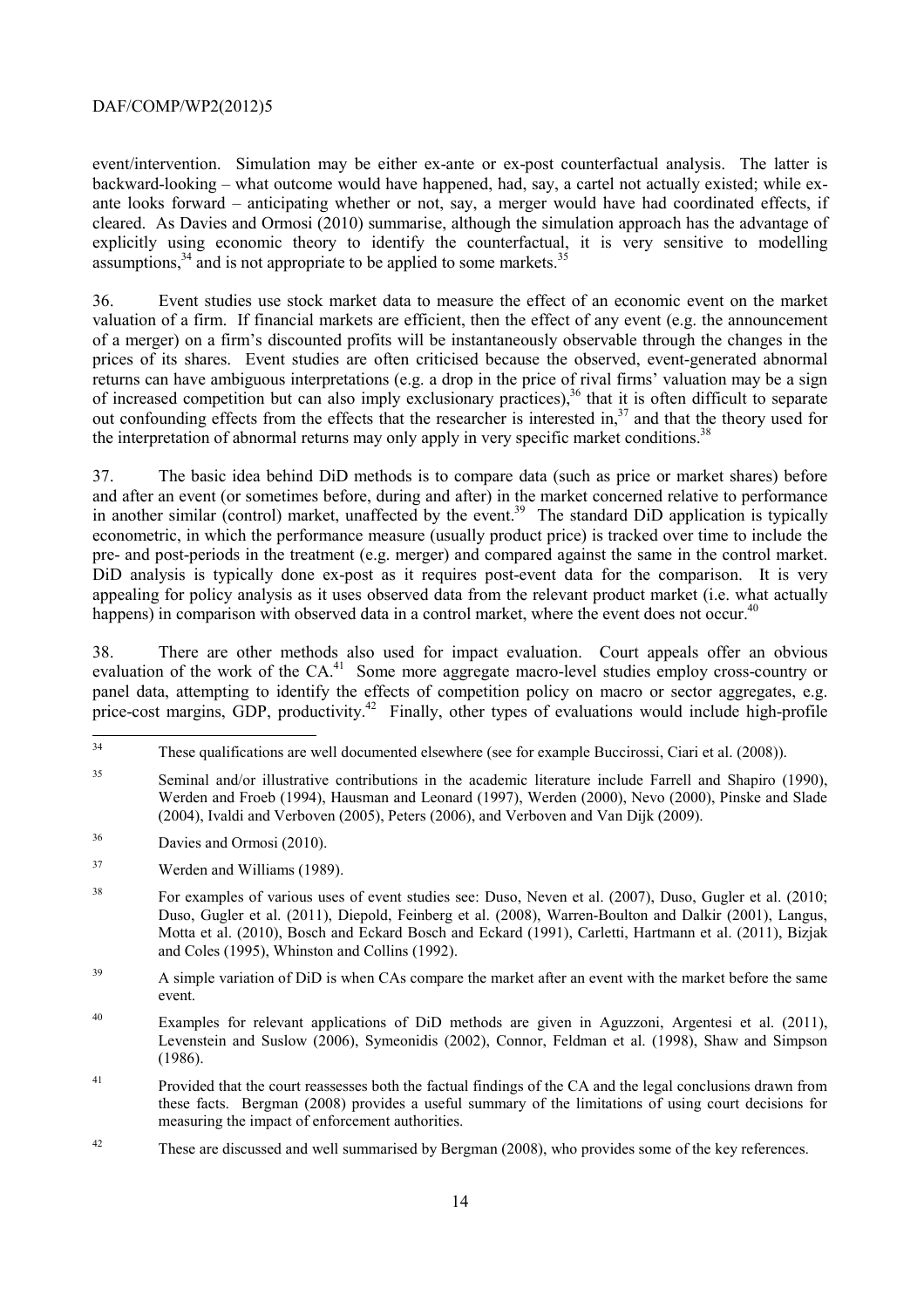annual peer reviews evaluating the performance of different CAs around the world (e.g. the Global Competition Review and OECD country reviews) and expert commentaries and case studies.

## *3.2 Examples of ex-post evaluation*

39. Ex post evaluations can be loosely broken down into two main types. Qualitative studies typically survey the market post intervention in an attempt to find out whether the predictions at the time of the intervention have proven to be true or not. These studies systematically look at how market entry and expansion conditions changed in the years following intervention and assess whether the predictions at the time of the decision turned out to be accurate. The other type relies more on quantitative works by trying to establish causality between the intervention and, for example, a change in the market price. In practice it is common that if the evaluation is commissioned by the CA then a mixture of these two types of method is used. The following examples only contain some of the evaluations that are found in the public domain.

40. A valuable example of a review that applies a mixture of methodologies is provided from the UK, where the CC, the OFT and the relevant Government Department regularly conduct (or commission) retrospective merger reviews, reflecting upon market developments following the merger interventions.<sup>44</sup> Various methodologies have been used for this purpose. For example the 2009 evaluation used interviews with market participants, and simulations, whereas a 2011 assessment chose to rely on DiD and a survey of market actors. Follow-up questionnaires and/or interviews with the interested parties and related firms often provide invaluable insights but are inevitably prone to a number of potential limitations: low response rates, respondent bias, the parties often have short corporate memories, and in their view, interventions can often be overtaken by other subsequent and more important events. Clarke, Davies et al. (1998) includes a number of examples of the latter. The OFT also reviews (or commissions) two of its cases every year.<sup>45</sup> These assessments involve a post-event monitoring of market developments.<sup>46</sup> The OFT and the CC also regularly conduct an assessment of the impact of market studies.

41. A similar exercise is when the survey focuses on the perception of stakeholders regarding the CA's practice in general. The purpose of these surveys is typically to provide an objective measure of the experiences and the satisfaction of stakeholders with the CA's work. The surveyed stakeholders may include parties to the given case, third party businesses, interested businesses, professional advisors, government bodies. Examples for this are given by the  $CC<sub>1</sub><sup>47</sup>$  and the EC.<sup>48</sup>

 $43$ See Jr. and White  $(2004)$ , and Lyons  $(2009)$ .

<sup>44</sup> *Ex post evaluation of mergers*, March 2005, A report prepared for the Office of Fair Trading, Department of Trade and Industry and the Competition Commission by PricewaterhouseCoopers LLP; *Evaluation of the Competition Commission's past cases*, Final report, January 2008; and *Review of merger decisions under the Enterprise Act 2002*, A report prepared for the Competition Commission, Office of Fair Trading and the Department for Business and Regulatory Reform by Deloitte, March 2009; *The ex-post evaluation of two merger decisions*, CC1057, A Report prepared by Lear for the UK Competition Commission, September 2011. The 2008 report was conducted in-house by the Competition Commission.

<sup>&</sup>lt;sup>45</sup> In 2011 the OFT evaluated the impact of the 2001 abuse of dominance case against Napp Pharmaceuticals, and the 2005 consumer enforcement case against Foxtons. http://www.oft.gov.uk/OFTwork/publications/publication-categories/reports/Evaluating/

<sup>46</sup> OFT examples would include the impact assessment of the Payment Systems Task Force review: http://www.oft.gov.uk/shared\_oft/reports/financial\_products/oft901.pdf

<sup>47</sup> CC Stakeholder Survey for financial years 2005, 2007, 2010, http://www.competitioncommission.org.uk/our\_role/analysis/evaluation\_reports.htm

<sup>48</sup> DG Comp Stakeholder Studies, http://ec.europa.eu/competition/publications/reports/surveys\_en.html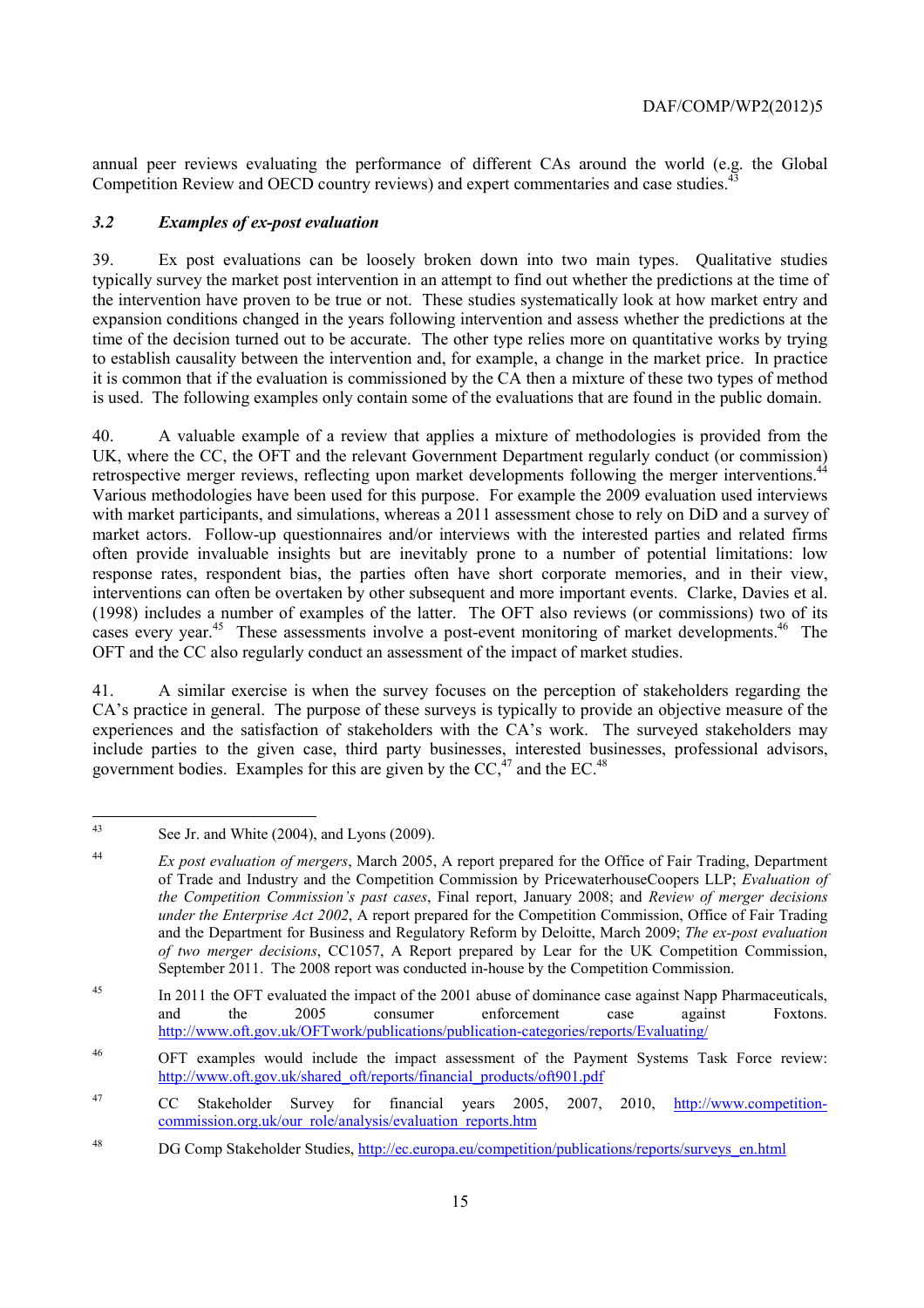42. The EC commissions some of their evaluation work to external experts. Buccirossi, Ciari et al. (2006) for example use a combination of an event study and a survey to examine whether the EC made the right decision in the Pirelli/BIC merger. A recent example from the new Competition Commission of Mauritius examined the evolution of market price, the change in the market structure and a calculation of possible savings to consumers following its intervention in an abuse of dominance case.<sup>49</sup>

43. Some studies have assessed the quality of CA decision-making by the frequency of court appeals and/or the success rates in those appeals.<sup>50</sup> For certain purposes this may be a valuable extra source of (presumably well-informed and objective) evaluation, but obvious limitations include the likelihood of selection bias, and the fact that court decisions will sometimes involve judgement on the correctness of legal process rather than economic substance. Although courts analyse cases ex post, they typically rely only on information that had already been available at the time of the CAs intervention. Bergman (2008) also points out that relying too much on appeal success ratios may have an incentive effect (similar to what has been discussed above), because CAs may become more interested in pursuing simple cases or enforcing only against blatantly illegal conduct.

44. A specific case of impact evaluation is when the harm caused by the investigated conduct is assessed. This may happen in private damages cases (or indeed when a CA sets a fine, where applicable), which entails an evaluation of harm, and, by implication, the gains resulting from the CA intervention to remove that harm.

45. Certain high-profile annual reviews provide an alternative approach to ex post assessment, based on peer review evaluation of the performance of different CAs around the world, e.g. the Global Competition Review and OECD country reviews. These enable international comparisons over time at the aggregate level, but are often based on subjective opinion rather than quantitative methodologies.

46. Some of the CAs have also conducted or commissioned case studies of the successfulness of their enforcement toolkit. For example the success of merger remedies has been analysed by the USFTC, the EC and the UK  $CC<sub>51</sub>$ . These evaluations look at whether past merger remedies were suitable to remedy a competition problem. Likewise, some CAs analyse in retrospect the overall impact of their competition legislation. $52$ 

47. Similarly to what has already been said about evaluation for accountability purposes, there is an innate danger in the internal assessment of specific policies, which stems from the risk of self-reporting bias, especially in cases still pending appeal, as the CA has a strong incentive to report high consumer savings otherwise to avoid providing evidence against their own case.<sup>53</sup> Given the potential risk of this bias, third-party evaluations may be preferred in some circumstances.<sup>54</sup>

52 See for example: http://www.weko.admin.ch/dokumentation/00216/01035/index.html?lang=en for a summary of the evaluation of the impact of the Swiss Cartel Act. Hüschelrath, Leheyda et al. (2011) provide an academic evaluation of the same Act.

53 Bergman (2008) also emphasises this possibility.

 $\overline{49}$ http://www.gov.mu/portal/sites/ccm/pdf/INV001-EvaluationReport-Non-Confidential.pdf

<sup>&</sup>lt;sup>50</sup> Bergman (2008) provides a brief survey of these and discusses their limitations in more details.

<sup>51</sup> USFTC (1999) *A Study of the Commission's Divestiture Process*, UK Competition Commission (2010) *Understanding past merger remedies: report on case study research*, European Commission (2005) *Merger Remedies Study*. See also an EC commissioned study by Davies and Lyons (2007) on merger remedies.

<sup>54</sup> Similar recommendation is given by Buccirossi, Ciari et al. (2006).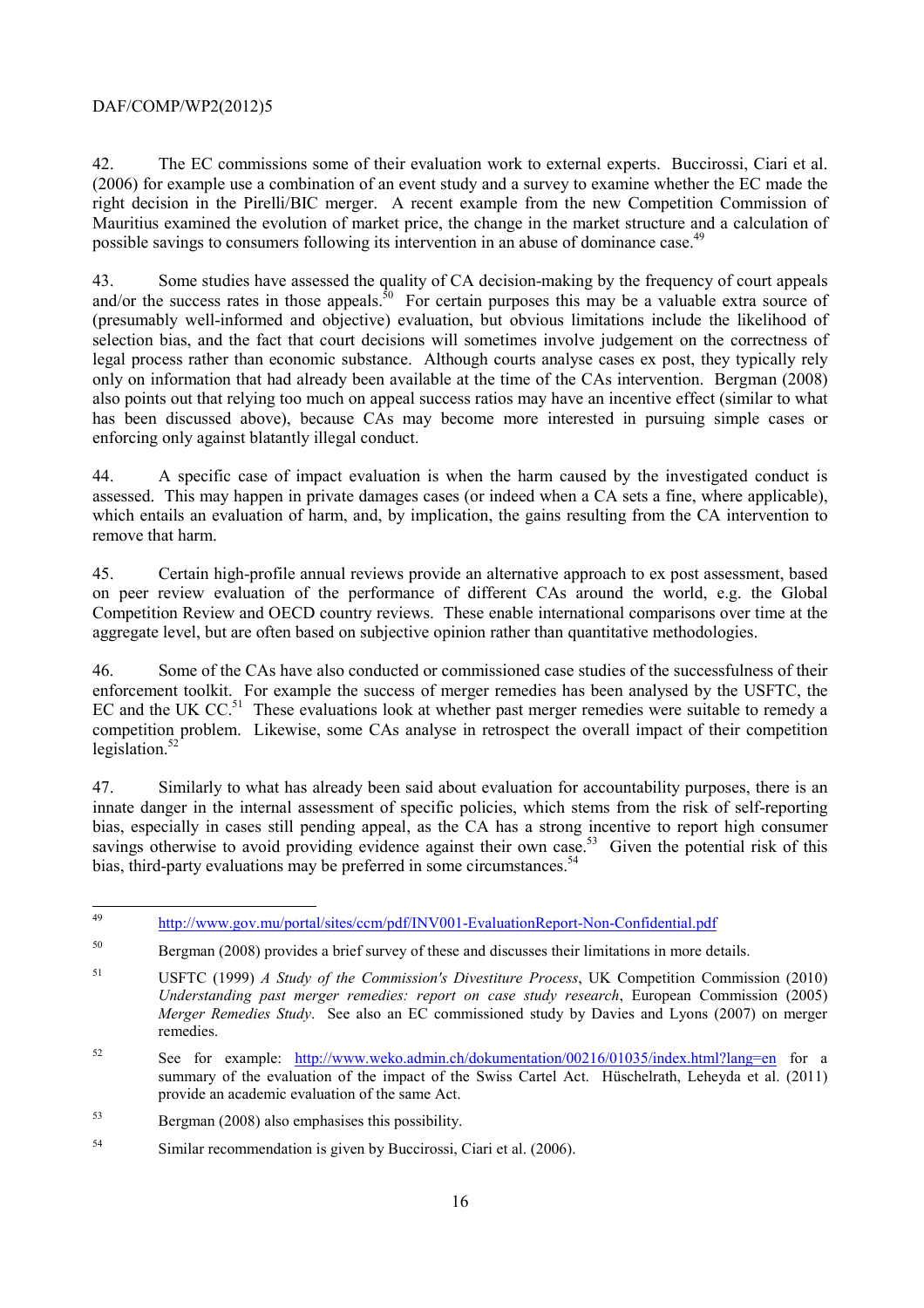48. In addition to studies whose purpose is an independent check, many ex-post studies are conducted for academic purposes. The immediate objectives of external research may be more academic, focusing primarily on the development/testing of theory and/or empirical techniques. Nevertheless, these studies often employ important anti-trust cases, and have frequently led to developments in evaluation methodologies.

49. To conclude, various methods are being used for ex post evaluations. Although their use may often be constrained by the availability of information and resources, most convincing results are created where econometric studies are supplemented by qualitative type information. What stands out from this short summary, is that more of the ex post evaluations have been on mergers, and less for example on the impact of anti-cartel enforcement or abuse of dominance interventions.<sup>55</sup> This may simply be because merger control is necessarily a predictive exercise based on more or less rigorous predictions on how the market would change in the future. For this reason CAs are probably more eager to know whether these predictions were right. Cartel and abuse of dominance cases on the other hand first require sufficient proof of an infringement before intervention takes place. This of course does not mean that it is indifferent what happens afterwards although in these cases a longer perspective may be more justified.

## *3.3 Longer run effects of competition policy*

50. In general it is always difficult to assess the long-run effect of any public policy, given the exponential rise of possible compounding effects with time, which makes it difficult to distinguish effects that were caused by the intervention from effects triggered by exogenous factors. One potential way of doing this is through case studies regarding the evolution of markets following regulatory intervention.<sup>56</sup> This could highlight concerns about the time dimension which applies to any one-off evaluation (no matter what the methodology is) – that it runs the risk of closing the story prematurely. The wider IO literature (both theoretical and empirical) suggests various possibilities for how a specific event might trigger a sequence or chain of subsequent events – each of which might be evaluated independently, but which are in reality clearly path-dependent. For example, the literature on endogenous mergers alerts us to the possibility that, if merger A is cleared, this makes a subsequent merger B more or less likely. Similarly, in failing firm merger cases, the consequences of intervention may include subsequent alternative merger proposals by other parties as happened in the case of Airtours.57 Airtours had to change its brand name (My Travel group) following the blocking of its takeover attempt on First Choice. Eventually My Travel was acquired by Thomas Cook Travel.

51. There is case study evidence which suggests that sometimes when some practice is prohibited, it is replaced by others. Clarke, Davies et al. (1998) cite examples from the UK where firms responded to the prohibition of one form of vertical restraint by introducing an alternative form,<sup>58</sup> or where a prohibited restraint was replaced by full-fledged integration. In other cases, such as following intervention in exclusionary abuse of dominance the market may trigger market entry in the longer-run. For example

<sup>55</sup> But see Hüschelrath, Leheyda et al. (2010).

<sup>56</sup> Another way would be to examine how competition policy shaped firms' long-run decisions that are formed immediately following the policy intervention. This way the scope of possible compounding effects is reduced to minimum and we get some sort of idea about longer-run impacts. To define long-run decisions for example Symeonidis (2002) refers to those decisions that determine the set of conditions that firms must take as given when making short-run choices. One example would be firms investing in longrun R&D projects following competition intervention.

<sup>&</sup>lt;sup>57</sup> The Airtours/First Choice merger was blocked in 2000 by the EC although the decision was overturned by the ECJ in 2002 – although the deal by then had been long dead.

<sup>58</sup> See: http://www.competition-commission.org.uk/rep\_pub/reports/1998/417birds.htm#full.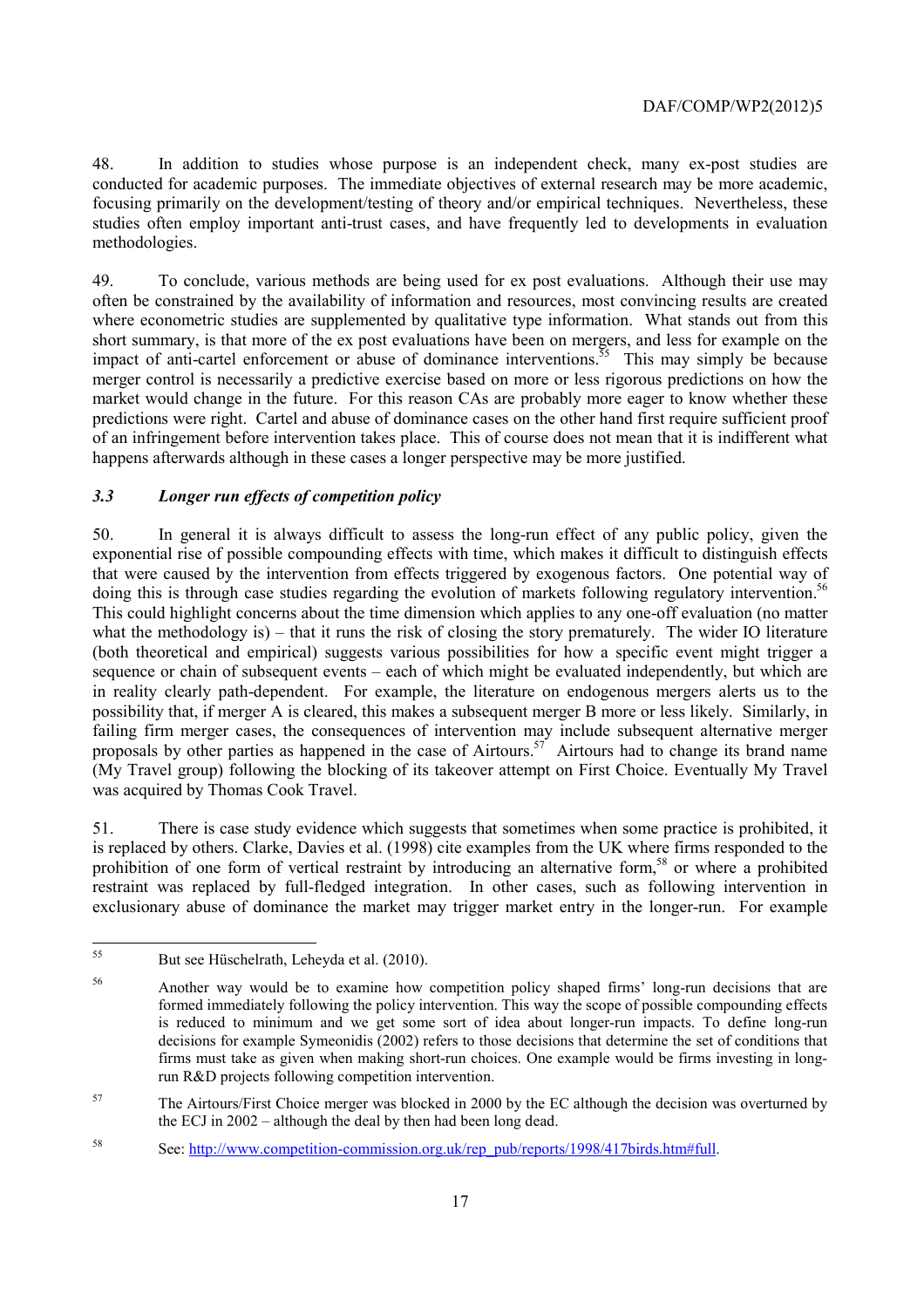following the US intervention in the bundling of Microsoft Internet Explorer web-browser and the Windows operating system the market of web-browsers now accommodates 3 larger firms (Internet Explorer, Firefox, and Google Chrome) and a fringe with a number of other browsers.

52. It has long been recognised that horizontal mergers may sometimes be an alternative to cartelisation. Symeonidis (2002) shows that cartel legislation in the UK in the 1950s provoked a subsequent merger wave through the 1960s. Similarly, following the 2002 detection of a cartel, which included Mittal Steel and Arcelor (the first and second-largest steel producers in the world), in 2006 the two firms merged.<sup>59</sup>

53. Sidak and Teece (2009) provide an insightful discussion on why competition analysis has been so one-sidedly fixated on static effects. They draw upon recent developments in evolutionary economics, the behavioural theory of the firm, and strategic management to propose a more dynamic and robust support for competition economics. Although their discussion focuses mostly on enforcement issues, much it has direct relevance for ex post impact evaluation as well.

54. Finally, liberalisation and privatisation (and potentially the advocacy activities of CAs that may trigger liberalisation) will also have long as well as short-term impacts. Sector inquiries by the EC are prime examples of evaluation that looks back to market interventions such as liberalisation and examines how the market evolved in the medium and longer run.<sup>60</sup> For example the EC report on leased telecommunication lines found that the 1998 full liberalisation of the EU telecommunications infrastructure and services brought about greater choice for users, lower prices and better quality of services across the EU.<sup>61</sup> At the other extreme, the inquiry into the European energy sector, found that years after the liberalisation of the internal energy market, barriers to free competition remain.<sup>62</sup> OECD Country Reviews also frequently provide a longer perspective analysis of liberalisation and privatisation activities in the past.

55. To summarise, it matters what happens after the intervention, and 'after' should sometimes be interpreted as long-term and not too narrowly. The importance of looking at longer effects is unquestionable. As Werden (2008) pointed out citing Easterbrook (1992): "An antitrust policy that reduced prices by 5% today at the expense of reducing by 1% the annual rate at which innovation lowers the cost of production would be a calamity. In the long run a continuous rate of change, compounded, swamps static losses." Some evaluation studies have acknowledged this, albeit indirectly, by considering sequences of cases, for example Sabbatini (2008) for Italian baby-milk; Pinske and Slade (2004) for a sequence of mergers in UK beer and Nevo (2000) who includes various different mergers in his simulations, but these are the exception rather than the rule.

<sup>59</sup> 59 Although Kumar, Marshall et al. (2011) claim that when free, firms choose cartels over mergers, suggesting that they perceive the payoffs to a cartel to be higher than the payoffs to the merger of the same firms.

<sup>&</sup>lt;sup>60</sup> The EC has so far published sector inquiries in the following markets: pharmaceuticals, financial services, energy, local loop, leased lines, roaming, and media (3G). For more information see: http://ec.europa.eu/competition/antitrust/sector\_inquiries.html

<sup>61</sup> http://ec.europa.eu/competition/sectors/telecommunications/archive/inquiries/leased\_lines/index.html.

<sup>&</sup>lt;sup>62</sup> Inquiry pursuant to Article 17 of Regulation (EC) No 1/2003 into the European gas and electricity sectors.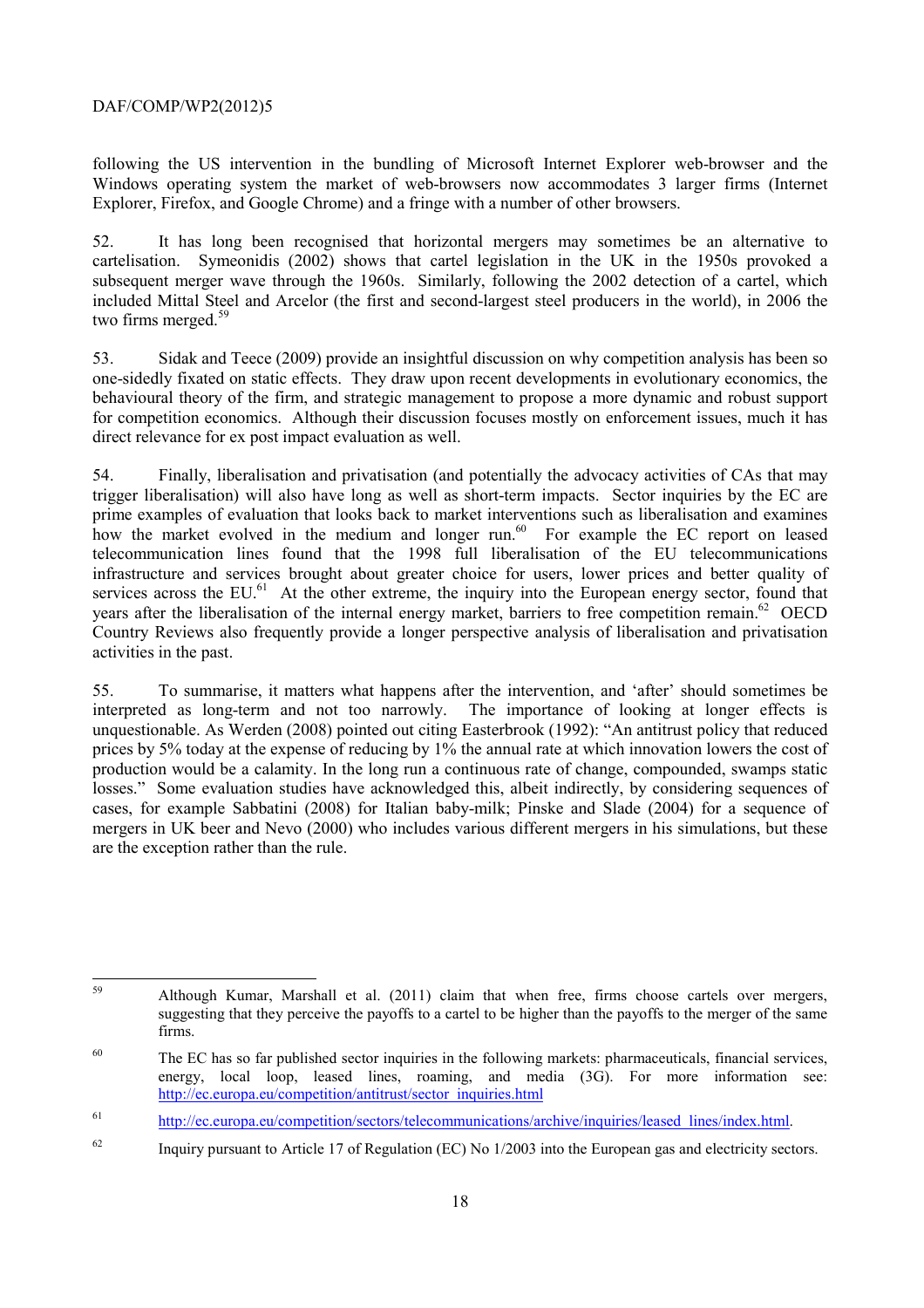## **4. Evaluating the broader impact of competition policy**

56. The discussion in Section 2 focussed on evaluating the overall impact of *competition policy* (measured predominantly by price changes). Section 3 provided a brief overview of the issues arising from measuring the impact of competition enforcement on the intensity and quality of *competition*. This section looks evaluates the ways in which the impact of competition on *wider socio-economic factors* can be measured. This of course inevitably touches upon the interplay between governments' competition policy, the activities of competition authorities and some broader social and economic factors.

57. This section follows the structure shown on Figure 2 by distinguishing between two strands of literature: works that look at the impact of *market competition* on productivity, growth, etc,<sup>63</sup> and research that attempts to measure the impact of *competition enforcement* on the same factors. This classification of course does not mean to imply that competition enforcement directly impacts factors such as growth or productivity, as these latter works inevitably rely on the assumption that any benefit generated by competition enforcement is necessarily through the increased level of competition in the marketplace.



#### **Figure 2: The impact of competition enforcement on wider socio-economic factors**

58. Although Figure 2 references some of the relevant empirical works, the purpose of the summary to follow is not to exhaustively survey the literature but to provide a selected representative sample of relevant works, it is not necessarily comprehensive and reflects the author's subjective choice.

63

There is a potential overlap between the listed categories.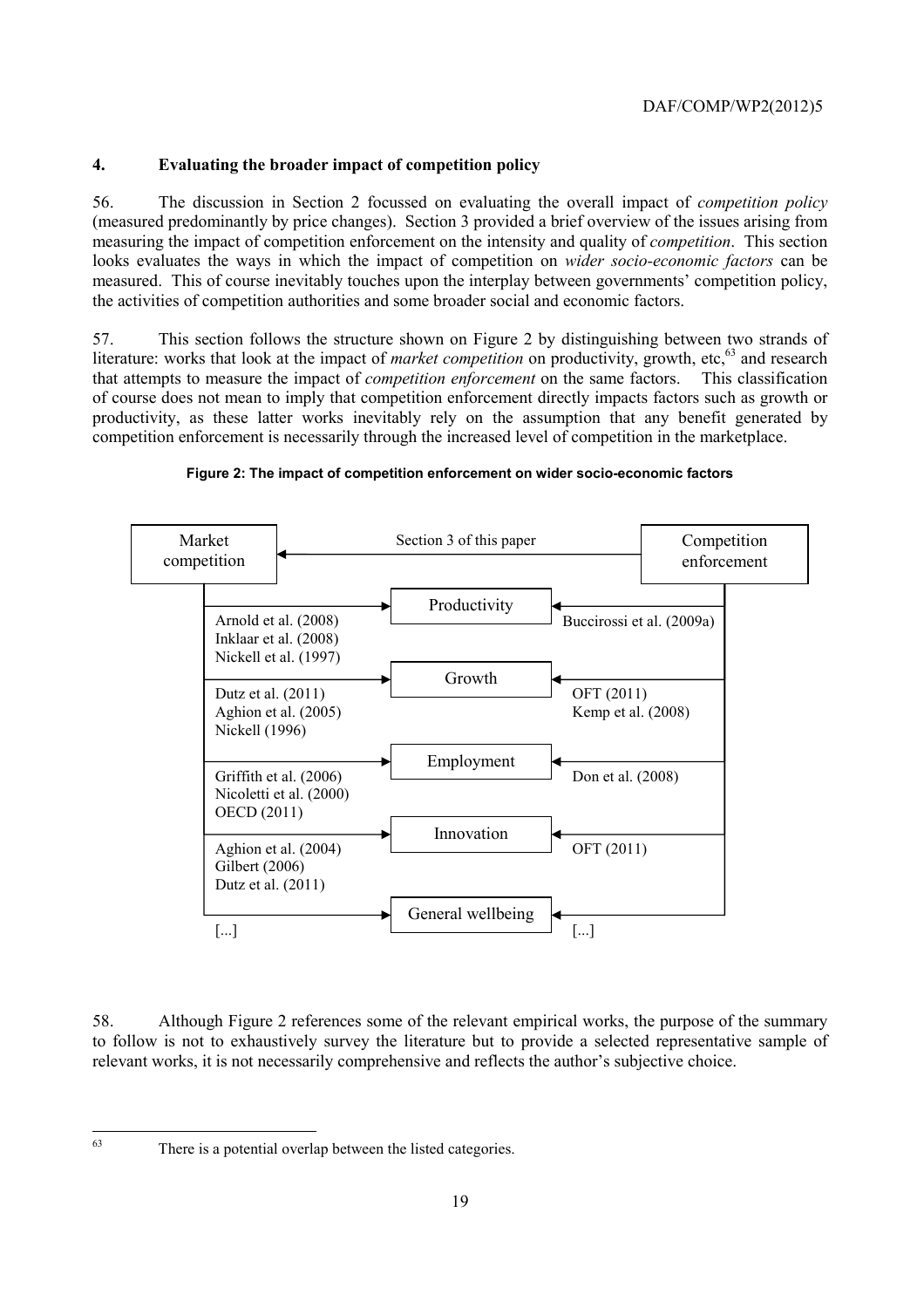59. There is an extensive amount of evidence showing the central role that competition can play in economic growth. It is a key constituent of driving growth through three different channels: by putting pressure on firm managements to reduce inefficiencies,  $64$  by fostering innovation,  $65$  and by the better allocation of resources to more efficient firms.<sup>66</sup> It can also contribute to growth by boosting innovation,<sup>67</sup> and can help create a more favourable macroeconomic environment in various other ways, such as through reducing inflation rates,<sup>68</sup> or improving international competitiveness.<sup>69</sup>

60. When analysing the relationship between *market competition and wider economic factors* the main challenge is to find an adequate measure of competition.<sup>70</sup> Simple measures such as market concentration do not always provide a reliable stand-in for competition.<sup>71</sup> Price-cost margins (PCM) have been a popular measure although not fully supported by economic theory.<sup>72</sup> Boone (2008) offers an alternative to PCM; a measure that has a more robust theoretical backing and has the same data requirements as for PCM. One frequently used way of measuring competition follows the seminal paper by Nickell (1996), who estimates the impact of competition on firm performance. To proxy for competition, Nickell used a mix of measures including market share, concentration, import penetration, a survey-based measure of competition, and a measure of average rents.<sup>73</sup> Another way of measuring product market competition is given by Przybyla and Roma (2005) who use a different mix of measures, which includes mark-up measured as the inverse of the labour income share in the economy, profit margin as the ratio of operating surplus to output, profit rate as net unadjusted operating surplus/capital stock, a World Economic Forum (2002) index number, the level of regulation, and market openness. Finally, Haffner, Nickell et al. (2000) use simple measures such as similarities and convergence over time of price structures, differences in price levels and estimates of the levels and trends of profit margins. The rationale behind this is the intuition that if competition was intensive then cross-border competitive pressure would result in prices converging at a European level. Another frequently used 'proxy' for competition is trade liberalisation, which is used in time-series or longitudinal structural analyses. Most of these studies find robust evidence for the positive effect of competition on firm performance, growth and productivity.<sup>74</sup>

61. Another branch of literature investigates how *competition enforcement and policy affect various macro- and socio-economic factors* through fostering competition in the market.<sup>75</sup> The OFT (2011) for

- <sup>65</sup> Gilbert (2008) surveys economic theory and empirical studies on the relation between market structure innovation.
- 66 Arnold, Nicoletti et al. (2008).
- <sup>67</sup> In a survey of more than 26,000 manufacturing establishments across 71 countries Dutz et al. (2011) found empirical evidence that innovation drives employment growth and that the underlying innovations are fostered by a pro-competitive business environment. See also Gilbert (2006).
- 68 Przybyla and Roma (2005).

- 71 See for example Boone (2001).
- 72 See Boone (2008) for a brief discussion on this matter.
- $73$  Nickell finds that competition is associated with higher rates of total factor productivity growth.
- <sup>74</sup> See OECD (2011). For a review of studies on non OECD member countries see: Tussie and Aggio (2006) and Parikh and Stirbu (2004).
- <sup>75</sup> Some of these aggregate studies are discussed and well summarised by Bergman (2008), who provides some of the key references.

<sup>64</sup> 64 Meyer and Vickers (1997), Schmidt (1997); page 28 in McKinsey Global Institute (2010b).

<sup>69</sup> Mitschke (2008).

 $70$  Aghion and Griffith (2005) give a detailed overview of the development of econometric techniques aimed at measuring competition, productivity, and innovation.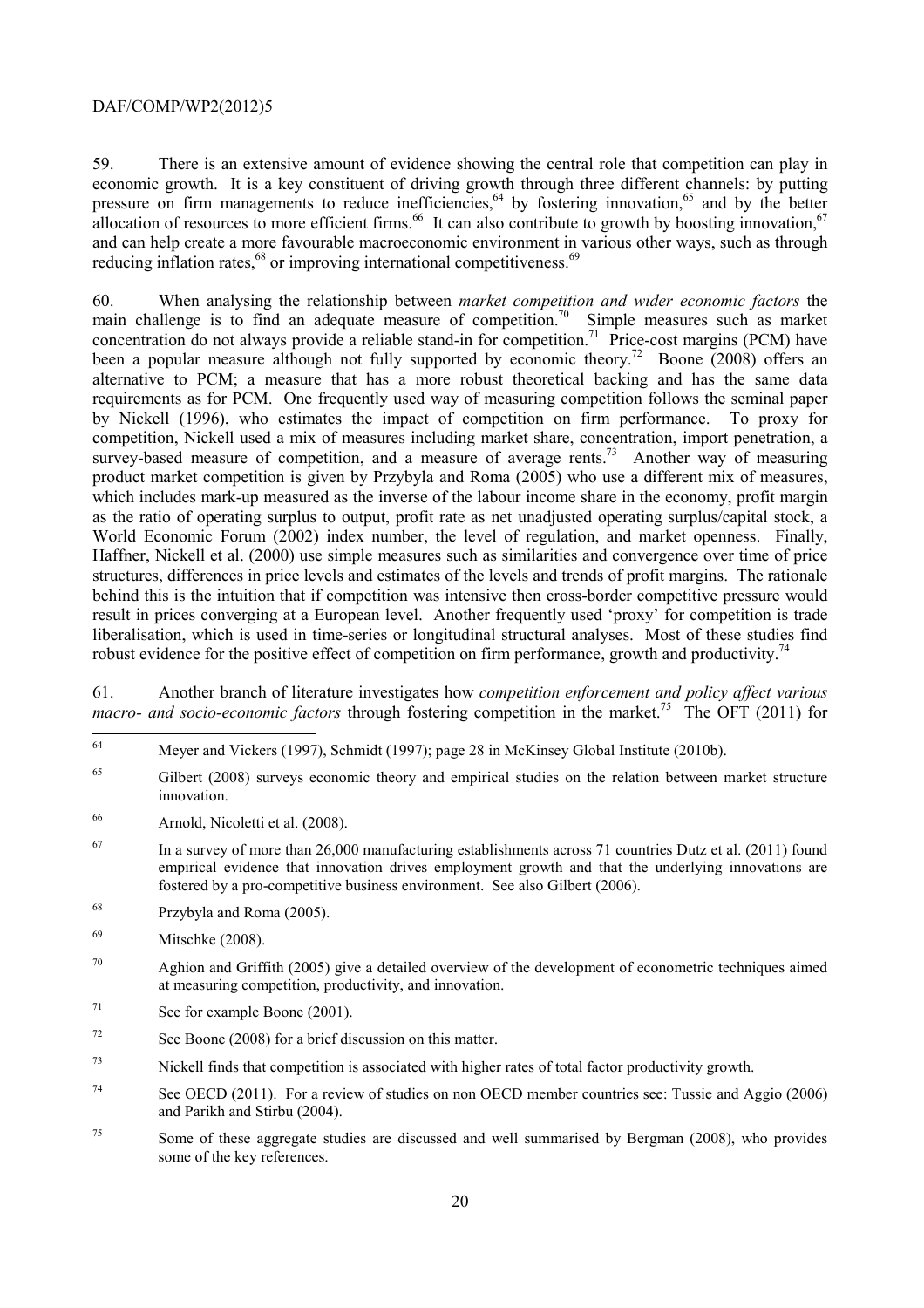example studies the impact of competition interventions on various elements of economic growth, such as natural resources, capital, innovation, and management. One key challenge in this line of literature is to find the right measures of competition enforcement or competition policy. Buccirossi, Ciari et al. (2009a) warns of this and claims that the lack of evidence of a positive effect of competition policy in some of the studies is a result of inadequate measures. In this respect, competition policy indices, such as the ones in World Economic Forum (2002), Buccirossi, Ciari et al. (2009a), and Hüschelrath and Leheyda (2010) may be better suited to capture those characteristics that are likely to have an impact on the effectiveness of policy. The composition of a competition policy index typically relies on institutional and enforcement characteristics such as the degree of formal independence of the CA, the separation of adjudicatory and prosecutor functions within the CA, the scope of investigative powers of the CA, the level of enforcement (size of sanctions, size of budgets and resources, etc.), and the seriousness of sanctions that the CA can impose.<sup>76</sup> The related econometric problems are familiar in any international comparisons based on production functions or related concepts, e.g. identification, simultaneity and the requirement that the underlying functional forms are stable across countries.<sup>77</sup>

62. Competition policy, when interpreted more widely than just the enforcement of competition laws, has also contributed to economic growth. This includes government policies on facilitating market entry, for example by liberalising or privatising markets. European-wide market liberalisation for example has led to greater competition and consequently reduced prices across Europe.<sup>78</sup> More specifically there is evidence that market liberalisation has contributed to innovation and productivity, for example in the UK,<sup>79</sup> India,<sup>80</sup> or China.<sup>81</sup> Reducing barriers to entry and trade, and eliminating price controls also increases employment rate through increased demand in markets.<sup>82</sup>

63. The impact of competition policy in the geographically broader sense is a yet unexplored area, where more work is long overdue. Competition policy impacts conducts that are turning increasingly global in their scope. Therefore the enforcement of competition law and the design of competition policy in one country will inevitably have an effect on other economies, although effects of competition policy in one country may be difficult to disentangle from the effects of competition policy from another country. The challenges of measuring this type of impact are similar to some of the already discussed issues.

64. Finally, recent developments in behavioural economics and particularly some of the key results from happiness research suggest that one may also want to start paying more attention to factors that are not captured by traditional measures of performance, growth or productivity. Governments around the world are becoming more aware that these traditional measures fail to account for many aspects of society's well-being, and economic, environmental and social sustainability, and hence paint a picture of the economy that falls far from the way the public may perceive it. In 2008 following a French initiative, a

- 78 McKinsey Global Institute (2010a)
- 79 Aghion, Blundell et al. (2009).
- 80 Sivadasan (2009)
- $81$  Zheng and Ward (2011)
- 82 Griffith, Harrison et al. (2006).

 $76$ Which reflects the understanding that the effectiveness of competition law enforcement largely depends on the strength of legal systems, the quality of the judiciary system, and other indicators of legal origin (La Porta, de Silanes et al. (2008)).

 $77$  One area where more work would be welcome is a comparison of the impact of competition enforcement on socio-economic factors depending on whether the CA's decisions are rooted in static or dynamic economic analyses. Following the arguments from Sidak and Teece (2008) one would expect that the latter should show a more positive impact.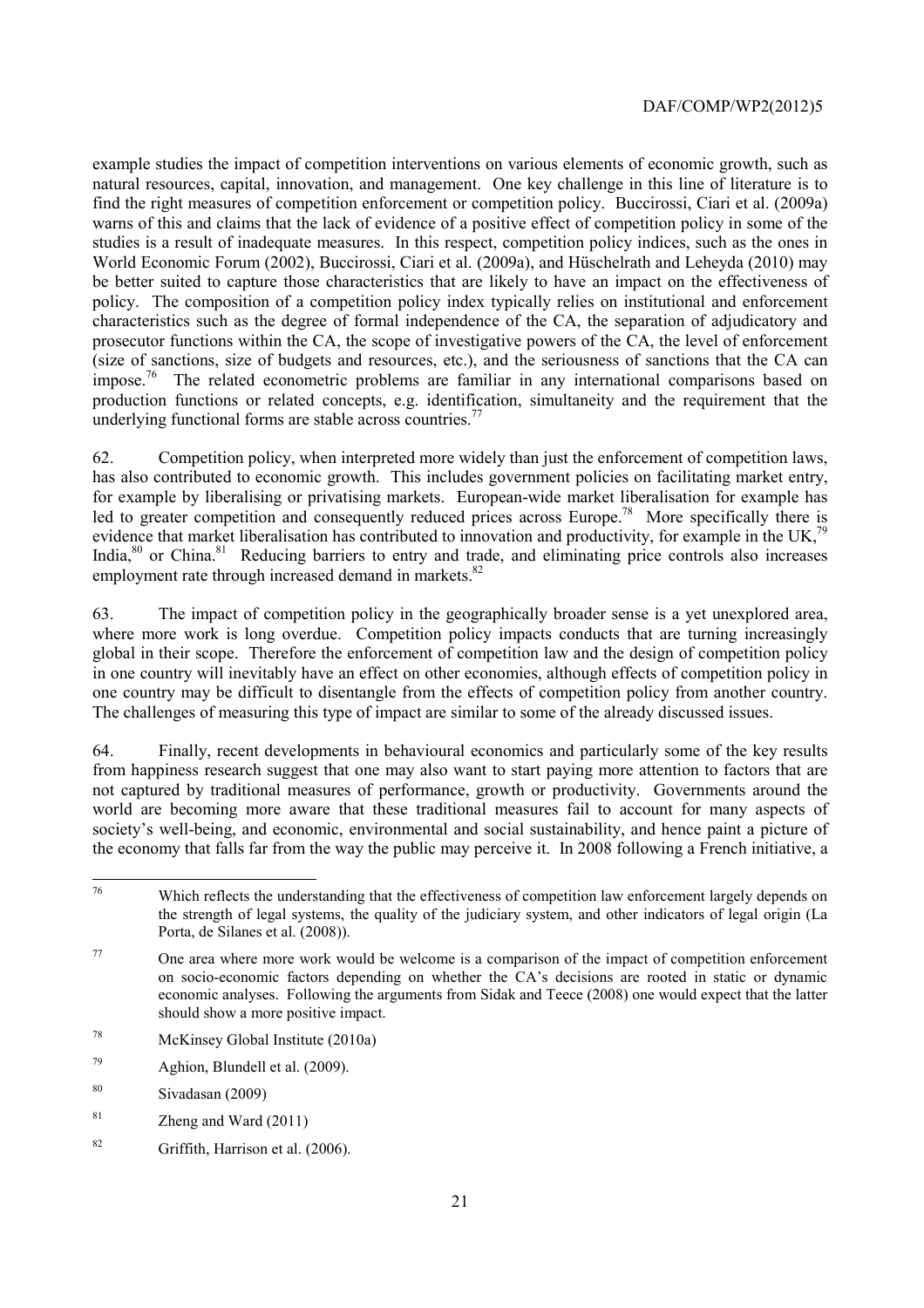Commission of Nobel laureates was established "*to identify the limits of GDP as an indicator of economic performance and social progress, to consider additional information required for the production of a more relevant picture, to discuss how to present this information in the most appropriate way, and to check the*  feasibility of measurement tools proposed to the Commission.<sup>83</sup> Similar opening to bringing general wellbeing more into policy has happened in the UK, much in the footsteps of Professor Lord Richard Layard's work on happiness. These works advocate for the use of improved measures of productivity and performance, whilst supplementing them with measures such as social wellbeing, sustainability, environment conservation, safety, social connectivity, and health.

65. For the measurement of wellbeing, the report prepared by Stiglitz, Sen et al. (2009) offers key recommendations such as the importance of evaluating material well-being by looking at income and consumption rather than production, the emphasis on the household perspective, considering income and consumption jointly with wealth, giving more prominence to the distribution of income, consumption and wealth, and broadening income measures to non-market activities. To my knowledge there has been no systematic work that would have looked at the wider impact of competition on these measures. If considerations on general wellbeing are going to be translated into policy, then more research on the impact of competition on wellbeing has been long overdue.

## **5. Conclusion and recommendation for further work**

66. This paper surveyed some of the recurring issues in the evaluation of the impact of competition enforcement and policy. It has been established that different issues may arise depending on the purpose of the evaluation. Impact assessment for accountability purposes requires a different approach from evaluating impact with a retrospective view, or assessing the wider impact of competition enforcement. Although a large quantity of relevant studies have been accumulated over time, some common gaps and weaknesses in previous works can be identified. This section highlights some of the areas where the author of this paper feels further work would be most pressing. The list below is necessarily exemplificative and reflects the subjective judgement and selection of the author.

67. Probably the most important overarching issue is the presence of selection bias in most of the estimates. This may be caused by various reasons. First, available methodologies are better suited to deal with some areas than others, which means that the choice of the method necessarily leads to a sample selection. For example using simulations raises the strong likelihood that evaluation is heavily skewed towards certain types of markets. Second, high demands on data means that samples consist of cases where data is available. For example an event study can only select stock market quoted firms, or demand elasticities are easier to estimate where high quality disaggregated datasets constructed from scanner sources are available (for example for products sold through supermarkets). Third, in empirical studies on any area of competition enforcement the samples are drawn exclusively from detected investigated cases, which may not be representative of the unknown population of undetected cases. Undetected cases are likely to be different from detected ones therefore using the selected sample will provide biased estimates for the total population. For example estimates of cartel duration are likely to be negatively biased as undetected cartels are likely to live longer. Similarly, unintervened cases are also potentially different from intervened ones. As Carlton (2009) points out in connection with the evaluation of merger control, any evaluation must keep in mind that the cases one examines already reflects a decision by the government agency to challenge the merger. To widen the scope of evaluation, value could be given to cases where the CA decides not to intervene. Finally, any evaluation of the benefits of policy based only on investigated cases may be a serious underestimate, probably by an order of magnitude because of the failure to account for deterrence. Although it is widely acknowledged that the beneficial deterrent effects

<sup>83</sup> Stiglitz, Sen et al. (2009).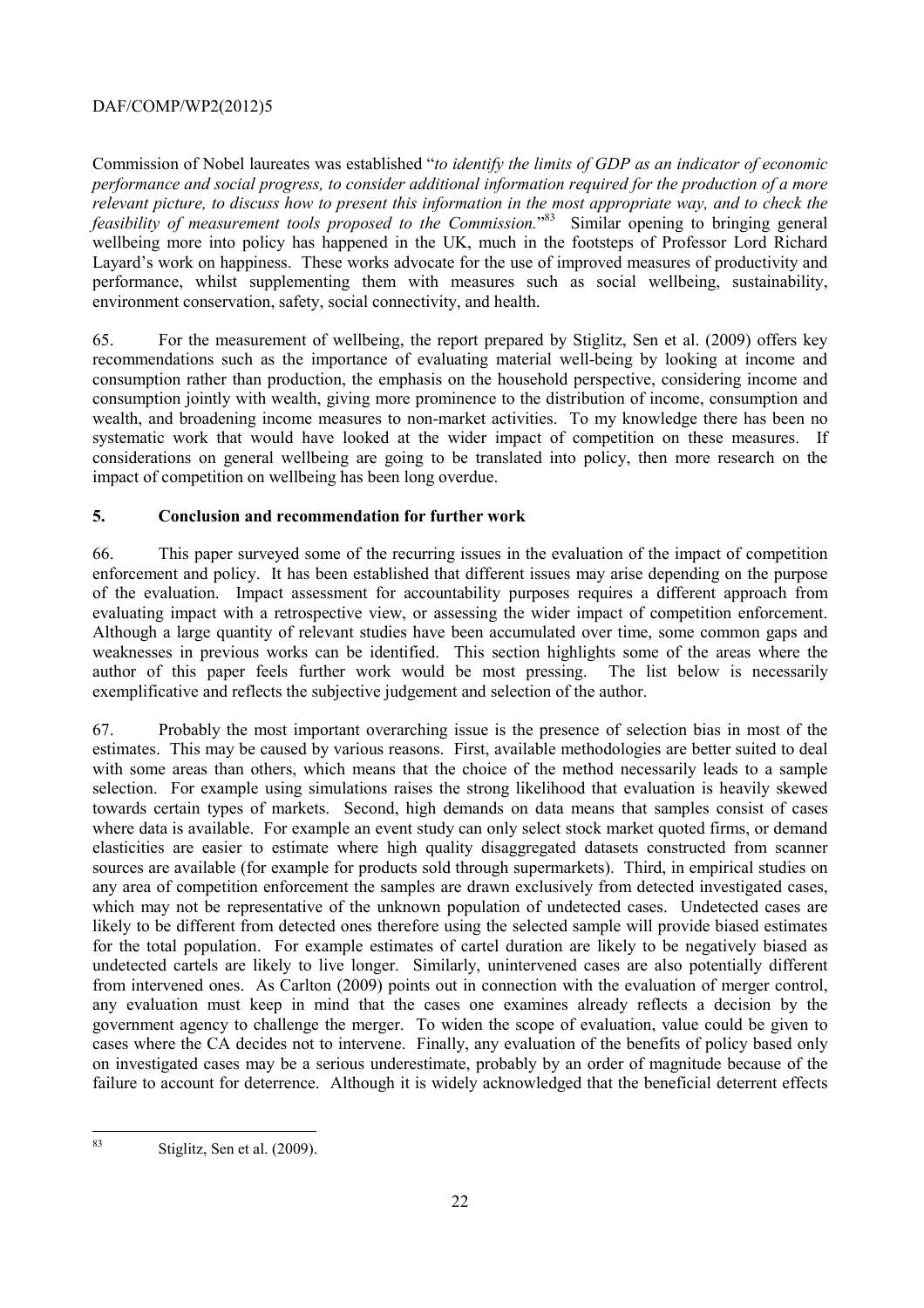of competition enforcement are likely to be considerable, probably far outweighing the measurable benefits of the actual caseloads of CAs, we know remarkably little about the magnitudes of this underestimate.

68. Many of the previous works acknowledge the problem of potential selection bias, yet there is little discussion of how the selection process works and how it affects the derived estimates. Any estimates acquired without accounting for this selection will be biased for two reasons: (1) it ignores that only a small proportion of cases are looked at;<sup>84</sup> and (2) it overlooks the heterogeneous nature of the total population of cases, i.e. deterred, undetected, and intervened cases are likely to be different. Although deterrence and detection are both difficult to measure, impact estimates should rely more heavily on what economic theory says about how unobserved cases differ from observed ones.<sup>85</sup>

69. A central issue running throughout most antitrust analysis is the choice of the counterfactual – what *would* have happened had some event, policy or practice not occurred?<sup>86</sup> The issue of the counterfactual has both conceptual and empirical dimensions – which counterfactuals are theoretically tenable, and how do we calibrate them with plausible estimates of key parameters? Given the omnipresence of this issue in most evaluation methodologies, criticism of any empirical work is often aimed at the counterfactual. For example the pre-event (merger or cartel) equilibrium is often used as counterfactual in any type of analysis. Davis and Garces (2009) argue that this ignores the possibility that the market was not in equilibrium pre-event and the event happened to get to equilibrium. Using cartels Davies and Ormosi (2010) also demonstrates the difference that choosing a counterfactual other than the pre-event equilibrium means. Sidak and Teece (2009) also warns about the sensitivity of analysis to the choice of the counterfactual.<sup>87</sup> In many cases choosing the counterfactual is less theory-driven but is constrained by the availability of data.<sup>88</sup> Nevertheless, it is important – not least for the credibility of evaluations – to always investigate and discuss the limitations that choosing a given counterfactual may represent.

70. For a credible estimate of consumer savings from competition enforcement it is most reasonable to rely on case-specific estimates acquired throughout the investigation. When these are not available, several assumptions are made. Some of these assumptions are similar across jurisdictions (such as the 10 per cent cartel overcharge assumption), whereas some diverge very significantly (for example the assumed future life-span of a cartel). Common practice assumptions could be worked out for the individual case types (for example post-merger price increase, or cartel overcharge) and could also include areas that so far have been less transparent (for example how do assumptions for cartel overcharge and future duration differ for bid-rigging cases).<sup>89</sup> This may be more feasible for some cases than for others. For example,  $$ for reasons discussed in Section  $2 - it$  is likely that intervened mergers have a different average price impact across jurisdictions and therefore using a common assumption would lead to biased estimates.

- <sup>87</sup> In one of the examples they give, they argue that when using a SSNIP test in periods of economic downturn, the counterfactual for a proposed merger may be that prices that would otherwise fall might be stabilised.
- <sup>88</sup> For example Davies and Olczak (2008) used Germany as counterfactual in studying the effect of repealing RPP in the UK.
- <sup>89</sup> In lack of a better solution both the USDOJ and the OFT use the same assumptions for bid-rigging as for cartels, although acknowledging the evidence that the two practices should be treated differently.

 $84$ See Davies and Ormosi (2010) for a simple quantification of how small it may be.

<sup>&</sup>lt;sup>85</sup> For example Harrington and Chang (2009) provide a theoretical discussion on cartel deterrence, and literature on the economics of crime show that deterred cases are typically the ones with smaller payoff to cartel members.

<sup>86</sup> For a useful cross-discipline analysis of the use of counterfactuals in antitrust and mergers, see Colley and Marsden (2010) at: http://www.biicl.org/files/5106 the use of the counterfactual in antitrustv2.pdf.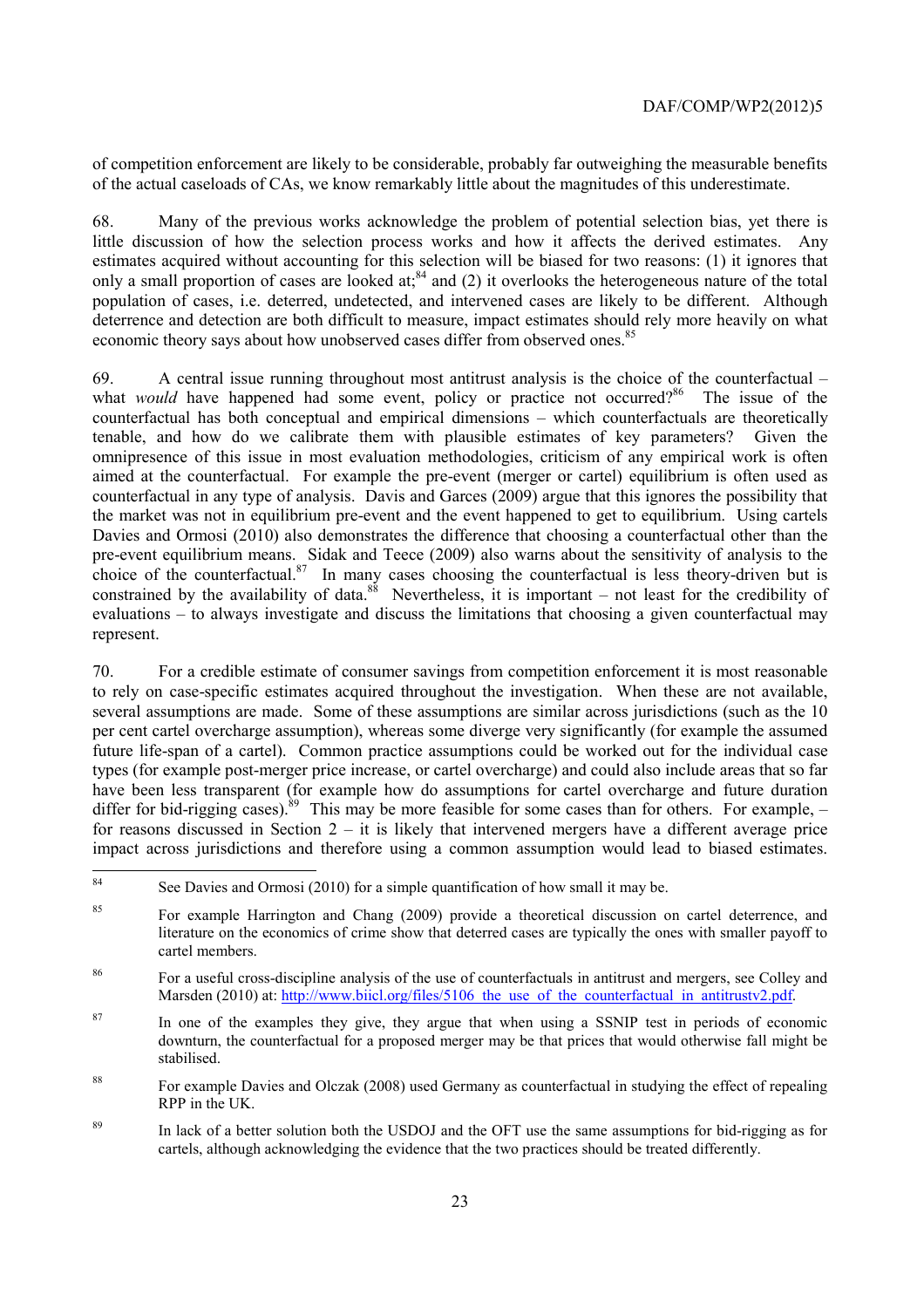These common practice assumptions can be driven by comparative datasets, such as the meta-analyses of cartels by Bolotova and Connor (2006), which predicts the mean cartel overcharge to be in the region of 30 to 50 per cent depending on the choice of the counterfactual.<sup>90</sup> As far as mergers are concerned Bergman (2008) rightly points out the scarcity of econometric studies on the price effects of mergers despite the economic importance of mergers and given that merger effects is a topic that is well suited for this type of quantitative analysis.

71. More attention should be devoted to the accuracy of the methodologies to predict actual outcomes. Ashenfelter and Hosken (2008) summarise on this count by suggesting that "careful evaluation of their effectiveness seems long overdue". For example for simulation, this could be done through the ex post comparison of market outcomes with those predicted by the simulation model applied by the CA. This could also help in comparing how far from the actual outcomes estimates fall depending on the methodology (simulation, event study, DiD) or the sophistication of the methodology (back of the envelope, complex econometric estimates). This way the precision of those more simple methods could be gauged that are attractive for their lower demands of data (for example the UPP method proposed by Farrell and Shapiro (2010)). On a more ambitious level an ideal approach for comparing the alternative evaluation methodologies would be to assemble an ideally very large, random sample of cases, and attempt to apply all the methodologies to all cases in the sample. While it is likely that some CAs and advising consultancies do sometimes conduct parallel assessments during their conduct of a particular case (experimenting simultaneously with, say, an event study and a simulation), these do not appear in the published literature of course. More generally, attempting such a task across a large sample of cases would be difficult, and, in the event, has not occurred to date.

72. Davies and Ormosi (2010) point out the paucity of evaluation works in some enforcement and policy areas. For example there is very little work on abuse of dominance cases, <sup>91</sup> and it is difficult to tell whether this is due to the limitations of the existing methodologies, the greater difficulty in detection, the greater deterrence of existing policy, the greater caution by CAs in prosecuting abuse of dominance cases, or because the net harm in most abuse of dominance cases is considered to be too small to merit much priority.<sup>92</sup> This is probably also symptomatic of a more general scarcity of empirical IO work in the broad area of abuse of dominance.<sup>93</sup> Although in most developed competition regimes there is a lack of abuse of dominance cases this is not necessarily true in countries with newly established competition authorities, where there is a large number of exploitative abuse investigations, which often makes up the majority of CAs decisions. The difference in attitude seems unjustified as the paucity of these cases in many CAs is probably due to the hazards associated with identifying and remedying exploitation.<sup>94</sup> Measuring the impact of these types of abuses may seem simple at first glance, but it would include the thorny task of finding the right counterfactual against which a price is alleged to be exploitative. It therefore seems awkward that more of these cases are investigated in countries where CAs agreeably operate on scarcer resources than in their more developed counterparts. Other policy areas where there is a scarcity of impact estimates include competition advocacy, the education of firms (compliance programmes) and consumers. For competition advocacy, this occupies a large part of many CAs' budget, yet, there has been little

<sup>90</sup> 90 A subsequent work by Boyer and Kotchoni (2011), using the same dataset but correcting for some of the methodological shortcomings of Bolotova and Connor (2006) reports a mean bias-corrected overcharge of 13.9%.

<sup>&</sup>lt;sup>91</sup> See Davies's review (2010).

<sup>&</sup>lt;sup>92</sup> See also Werden (2008).

<sup>&</sup>lt;sup>93</sup> Slade (2008) concludes her survey of the empirical literature on the effects of vertical restraints by suggesting that "Perhaps the most important lesson that can be learned is how scant that evidence is, especially when compared to the amount of theoretical research."

<sup>94</sup> Lyons (2008).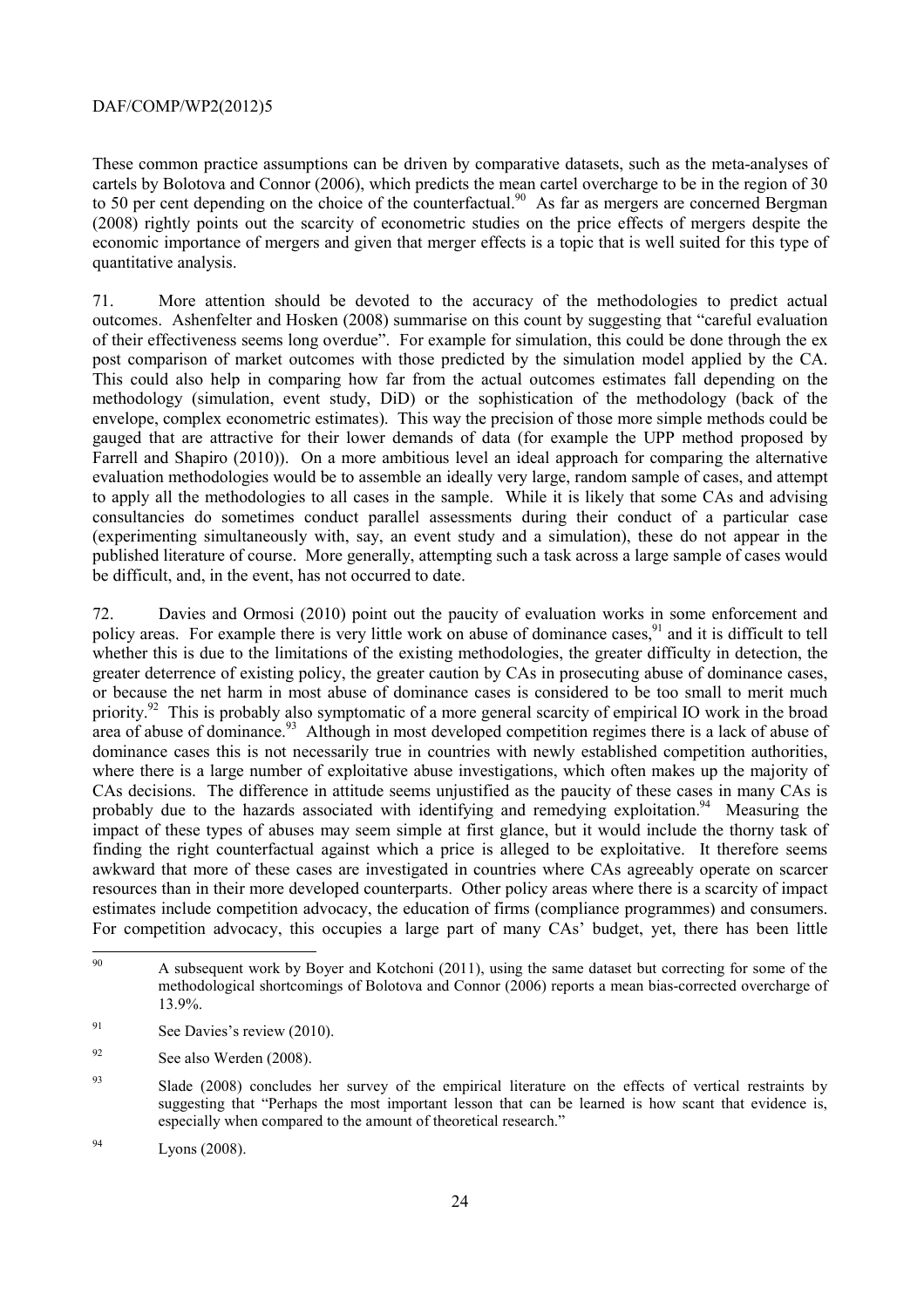research measuring the impact of competition advocacy, and the work that has been done is predominantly qualitative.<sup>95</sup>

73. Aguzzoni, Argentesi et al. (2011) and Deloitte (2009) and many others have emphasised the need for the CA to collect information throughout the procedure in order to facilitate future impact evaluations. It is of course not easy to decide what type of information will be needed for future evaluations but experience from previous evaluations should help in this respect. Especially in the case of mergers, the CA could require as a condition to the approval of the merger from merging firms to provide information following the closure of the case to facilitate the evaluation process.

74. Finally, there is surprisingly little work on the impact of international cooperation in the enforcement of competition laws. We know very little on those externalities that competition interventions create in other jurisdictions. For example the prohibition of a merger in one country may lead to the merging firms having to shut down their businesses elsewhere. Similarly, one country may benefit from authorising a multinational merger, while another affected country's consumers may experience higher prices because of the same merger. Although this type of impact is 'internalised' within the EU – with Community-level enforcement – it is a typically unaccounted issue elsewhere. Apart from externalities international cooperation often results in important synergies in any area of enforcement. For example the overseas impact of a cartel may have to be worked out by a CA, something that could be done easier if arranged within some type of cooperation scheme. Another example is the review of multinational mergers, where important savings could be realised for society (having only to pay one filing fee, or by avoiding multiple remedies, or simply by reducing information disclosure burdens). Cooperation could also influence impact by making enforcement more effective, for example by increased rates of cartel detection, and/or increased deterrence that comes from improving the effectiveness of enforcement. More work on estimating the impact of cooperation would therefore be welcome, although measurement issues may complicate matter rather significantly. An important issue would relate to finding the right counterfactual, i.e. what would have happened had an investigation been conducted by two (or more) authorities separately.

95

See for example OFT (2010).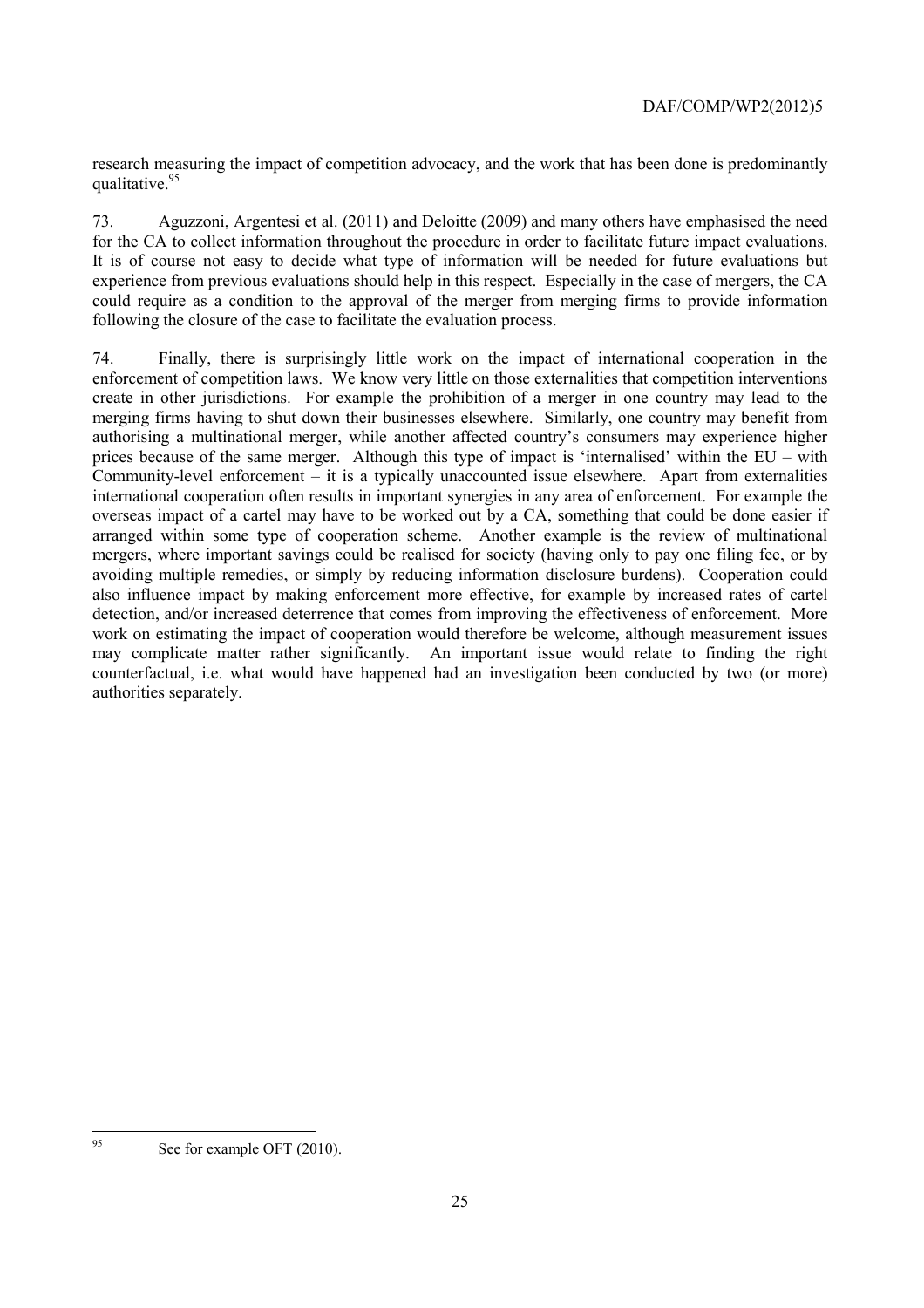#### **REFERENCES**

- Aghion, Philippe, Nicholas Bloom, Richard Blundell, Rachel Griffith and Peter Howitt (2002) 'Competition and Innovation: An Inverted U Relationship', *The Institute for Fiscal Studies*, WP02/04.
- Aghion, Philippe, Richard Blundell, Rachel Griffith, Peter Howitt and Susanne Prantl (2009) 'The Effects of Entry on Incumbent Innovation and Productivity', *Review of Economics and Statistics*, 91, 1, 20- 32.
- Aghion, Philippe and Rachel Griffith (2005) 'Competition and Growth: Reconciling Theory and Evidence', *The MIT Press*.
- Aguzzoni, Luca, Elena Argentesi, Paolo Buccirossi, Lorenzo Ciari, Tomaso Duso, Massimo Tognoni and Cristiana Vitale (2011) 'The ex-post evaluation of two merger decisions', *A Report prepared by Lear for the UK Competition Commission*, CC1057.
- Arnold, Jens, Giuseppe Nicoletti and Stefano Scarpetta (2008) 'Regulation, Allocative Efficiency and Productivity in OECD Countries: Industry and Firm-Level Evidence', *OECD Economics Department Working Papers*, No. 616.
- Ashenfelter, Orley and Daniel Hosken (2008) 'The effect of mergers on consumer prices: evidence from five selected case studies', *NBER Working Paper*, Nº 13859.
- Baker, Jonathan B. (2003) 'The Case for Antitrust Enforcement', *Journal of Economic Perspectives*, 17, 4, 27-50.
- Barros, Pedro P., Joseph A. Clougherty and Jo Seldeslachts (2010) 'How to Measure the Deterrence Effects of Merger Policy: Frequency or Composition?', *International Journal of the Economics of Business*, 17, 1, 1-8.
- Bergman, Mats A. (2008) 'Quis Custodiet Ipsos Custodes? or Measuring and Evaluating the Effectiveness of Competition Enforcement', *De Economist*, 156, 4, 387-409.
- Bizjak, J. M and J. L. Coles (1995) 'The Effect of Private Antitrust Litigation on the Stock-Market Valuation of the Firm', *American Economic Review*, 85, 3, 436-461.
- Block, Michael Kent, Frederick Carl Nold and Joseph Gregory Sidak (1981) 'The deterrent effect of antitrust enforcement', *Journal of Political Economy*, 89, 3, 429-445.
- Bolotova, Yuliya and John Connor (2006) 'Cartel Overcharges: Survey and Meta-Analysis', *International Journal of Industrial Organization*, 24, 1109–1137.
- Boone, Jan (2001) 'Intensity of competition and the incentive to innovate', *International Journal of Industrial Organization*, 19, 5, 705-726.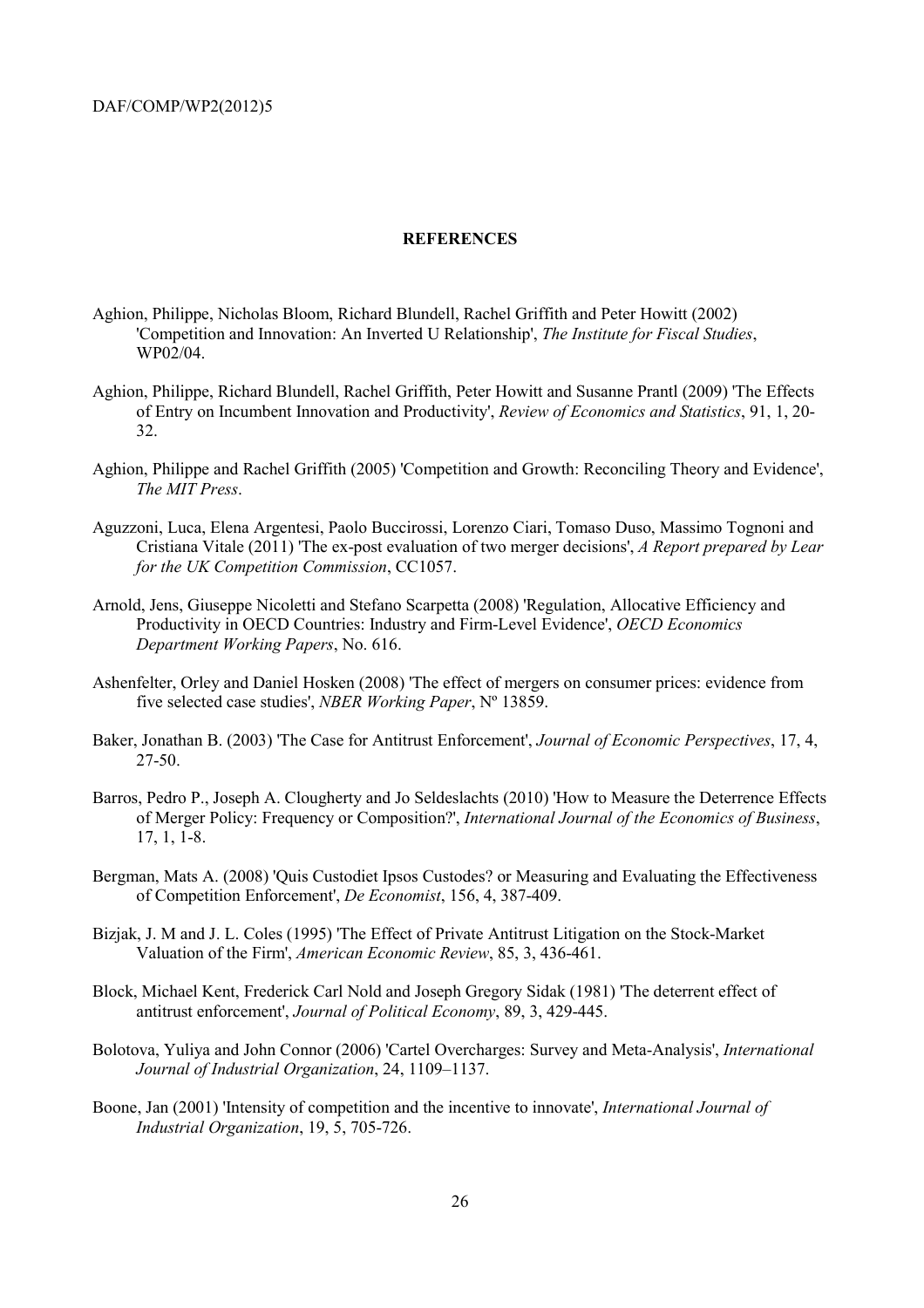Boone, Jan (2008) 'A new way to measure competition', *The Economic Journal*, 188, 1245-1261.

- Borenstein, S. (1990) 'Airline Mergers, Airport Dominance, and Market Power', *American Economic Review (Papers and Proceedings)*, 80, 400-404.
- Bosch, Jean-Claude and E. Woodrow Eckard (1991) 'The Profitability of Price Fixing: Evidence from Stock Market Reaction to Federal Indictments', *Review of Economics and Statistics*, 73, 309–317.
- Boyer, Marcel and Rachidi Kotchoni (2011) 'The Econometrics of Cartel Overcharges', *CIRANO Working Papers*, 2011s-35.
- Bryant, Peter G. and E. Woodrow Eckard (1991) 'Price Fixing: The Probability of Getting Caught', *The Review of Economics and Statistics*, 73, 3, 531-536.
- Buccirossi, Paolo, Lorenzo Ciari, Tomaso Duso, Sven-Olof Fridolfsson, Giancarlo Spagnolo and Cristiana Vitale (2006) 'Ex-post review of merger control decisions', *European Commission*.
- Buccirossi, Paolo, Lorenzo Ciari, Tomaso Duso, Sven-Olof Fridolfsson, Giancarlo Spagnolo and Cristiana Vitale (2008) 'A Short Overview of a Methodology for the Ex-Post Review of Merger Control Decisions ', *De Economist*, 156, 4, 453-475.
- Buccirossi, Paolo, Lorenzo Ciari, Tomaso Duso, Giancarlo Spagnolo and Cristiana Vitale (2009a) 'Competition Policy and Productivity Growth: An Empirical Assessment', *CEPR Discussion Paper*, No. 7470.
- Buccirossi, Paolo, Lorenzo Ciari, Tomaso Duso, Giancarlo Spagnolo and Cristiana Vitale (2009b) 'Measuring the Deterrence Properties of Competition Policy: the Competition Policy Indexes', *Journal of Competition Law & Economics*, 7, 1, 165–204.
- Carletti, Elena, Philipp Hartmann and Steven Ongena (2011) 'The Economic Impact of Merger Control Legislation', *CEPR Discussion Paper* No. DP8447.
- Carlton, Denis (2009) 'Why we need to measure the effect of merger policy and how to do it', *Competition Policy International*, 5, 1 (Spring), 76-90.
- Chang, M. H. and J. E. Harrington (2010) 'The Impact of a Corporate Leniency Program on Antitrust Enforcement and Cartelization', available at: http://www.econ.jhu.edu/pdf/papers/WP548.pdf.
- Clarke, Roger, Stephen W. Davies and Nigel Driffield (1998) 'Monopoly policy in the UK: Assessing the evidence', Cheltenham, *Edward Elgar*.
- Connor, Robert A. , Roger D. Feldman and Bryan E. Dowd (1998) 'The effects of market concentration and horizontal mergers on hospital costs and prices', *International Journal of Economics and Business*, 5, 2, 159-180.
- Davies, Stephen and Peter L. Ormosi (2010) 'Assessing Competition Policy: Methodologies, Gaps and Agenda for Future Research', *CCP Working Paper*, 10, 19.
- Davies, Stephen W. (2010) 'A Review of OFT's Impact Estimation methods', *Office of Fair Trading*, OFT1164.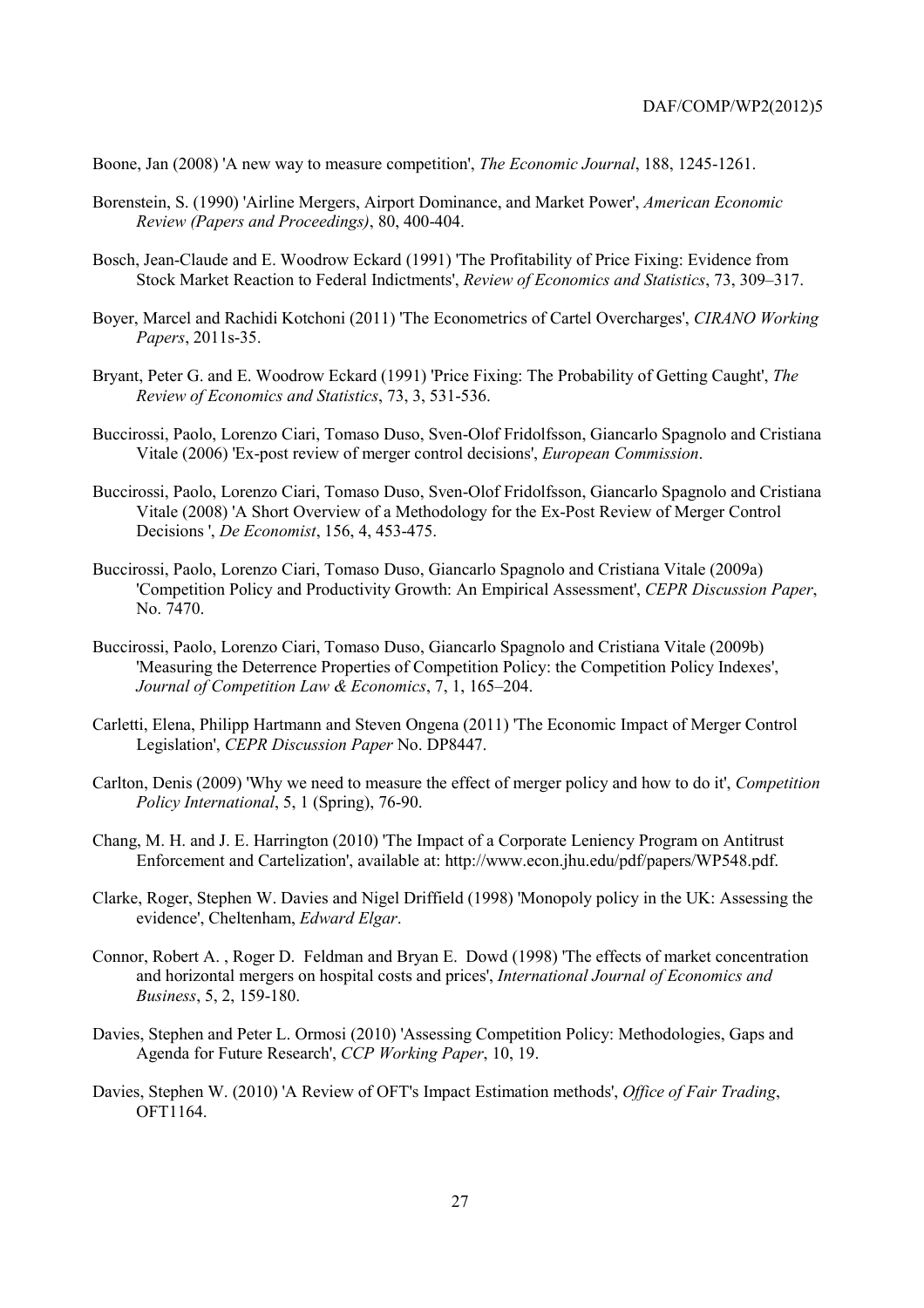- Davies, Stephen W. and Bruce Lyons (2007) 'Mergers and Merger Remedies in the EU: Assessing the Consequences for Competition', Cheltenham, *Edward Elgar*.
- Davies, Stephen W. and Matthew Olczak (2008) 'An evaluation of the impact upon productivity of ending resale price maintenance on books', *Office of Fair Trading*, OFT981.
- Davis, Peter and Eliana Garces (2009) 'Quantitative Techniques for Competition and Antitrust Analysis', *Princeton University Press*.
- Deloitte (2007) 'The Deterrent Effect of Competition Enforcement by the OFT', *OFT962*.
- Deloitte (2009) 'Review of merger decisions under the Enterprise Act 2002', *A review prepared for the Competition Commission, the Office of Fair Trading, and the Department for Business, Enterprise and Regulatory Reform*.
- Diepold, Brian, Robert Feinberg, David Round and Jeremy Tustin (2008) 'Merger Impacts on Investor Expectations: An Event Study for Australia', *International Journal of the Economics of Business* 15, 1, 45-62.
- Don, Henk, Ron Kemp and Jarig Sinderen (2008) 'Measuring the Economic Effects of Competition Law Enforcement', *De Economist*, 156, 4, 341-348.
- Duso, Tomaso, Klaus Gugler and Burcin Yurtoglu (2010) 'Is the Event Study Methodology Useful for Merger Analysis: A Comparison of Stock Market and Accounting Data', *International Review of Law and Economics*, 30, 186-192.
- Duso, Tomaso, Klaus Gugler and Burcin B. Yurtoglu (2011) 'How Effective is European Merger Control?', *European Economic Review*, 55, 7, 980-1006.
- Duso, Tomaso, Damien J. Neven and Lars-Hendrik Roller (2007) 'The Political Economy of. European Merges Control: Evidence using Stock Market Data', *Journal of Law and Economics*, 50, 455-489.
- Dutz, Mark A., Ioannis Kessides, Stephen O'Connell and Robert D. Willig (2011) 'Competition and Innovation-Driven Inclusive Growth', *The World Bank Policy Research Working Paper*, WPS5852.
- Easterbrook, F. (1992) Ignorance and Antitrust. in: Jorde, T. and D. Teece, *Antitrust, Innovation, and Competitiveness*. Oxford University Press, New York/Oxford: 119-136.
- Farrell, Joseph and Carl Shapiro (1990) 'Horizontal Mergers: An Equilibrium Analysis', *The American Economic Review*, 80, 1, 107-126.
- Farrell, Joseph and Carl Shapiro (2010) 'Antitrust Evaluation of Horizontal Mergers: An Economic Alternative to Market Definition', *The B.E. Journal of Theoretical Economics, Policies and Perspectives*, 10, 1, Article 9.
- Gilbert, Robert J. (2008) Competition and Innovation. in: Collins, Wayne D., *Issues in Competition Law and Policy*. ABA Section of Antitrust Law: Chapter 26.
- Griffith, Rachel, Rupert Harrison and Gareth Macartney (2006) 'Product Market Reforms, Labour Market Institutions and Unemployment', *Institute for Fiscal Studies*, WP06/06.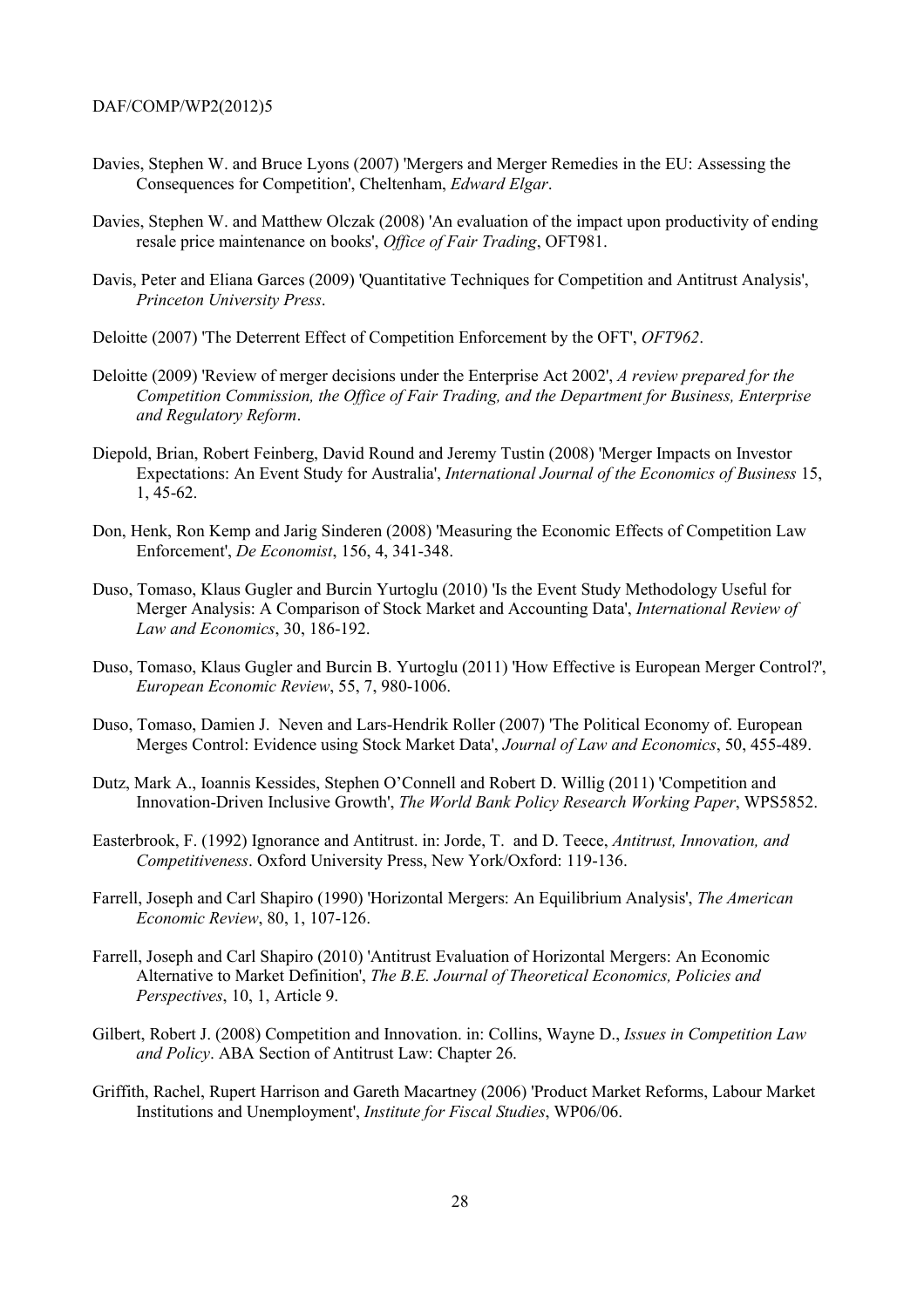- Haffner, Robert C.G., Stephen Nickell, Giuseppe Nicoletti, Stefano Scarpetta and Gylfi Zoega (2000) 'European integration, liberalisation and labour market performance', *Report for the fondazione Rudolfo DeBenedetti*.
- Harrington, J. E. and M.H. Chang (2009) 'Modelling the Birth and Death of Cartels with an Application to Evaluating Antitrust Policy', *Journal of the European Economic Association*, 7, 6, 1400-1435.
- Hausman, J. and G. Leonard (1997) 'Economic Analysis of Differentiated Products Mergers using real world data', *George Mason Law Review*, 5, 3, 321-346.
- Hüschelrath, Kai and Nina Leheyda (2010) 'A Methodology for the Evaluation of Competition Policy', *ZEW Discussion Paper* No.10-081.
- Hüschelrath, Kai, Nina Leheyda and Patrick Beschorner (2010) 'Assessing the Effects of a Road Surfacing Cartel in Switzerland', *Journal of Competition Law & Economics*, 6, 2, 335-374.
- Hüschelrath, Kai, Nina Leheyda and Patrick Beschorner (2011) 'The Deterrent Effect of Antitrust Sanctions: Evidence from Switzerland', *The Antitrust Bulletin*, 56, 2.
- Inklaar, Robert, Marcel P. Timmer and Bart van Ark (2008) 'Market services productivity across Europe and the US', *Economic Policy*, 23, 1, 139-194.
- Ivaldi, M. and F. Verboven (2005) 'Quantifying the Effects from Horizontal Mergers in European Competition Policy', *International Journal of Industrial Organization*669-691.
- Jr., John E. Kwoka and Lawrence J. White (2004) 'Antitrust Revolution: Economics, Competition, and Policy', *Oxford University Press*.
- Kemp, Ron and Jarig van Sinderen (2008) 'Measuring the economic effects of competition law enforcement', *De Economist*, 156, 4, 365-385.
- Kumar, Vikram, Robert C. Marshall, Leslie M. Marx and Lily Samkharadze (2011) 'Cartel versus Merger', *http://capcp.psu.edu/papers/2011/cartelvsmerger.pdf*.
- La Porta, Rafael, Florencio Lopez de Silanes and Andrei Shleifer (2008) 'The Economic Consequences of Legal Origins', *Journal of Economic Literature*, 46, 285-332.
- Langus, Gregor, Massimo Motta and Luca Aguzzoni (2010) 'The effect of EU antitrust investigations and fines on a firm's valuation', *http://ftp.zew.de/pub/zewdocs/veranstaltungen/Macci/SummerInstitute/Papers/SI\_Motta.pdf*.
- Levenstein, M. and V. Suslow (2006) 'What Determines Cartel Success?', *Journal of Economic Literature*, 44, 43–95.
- London Economics (2011) 'The Impact of Competition Interventions on Compliance and Deterrence', *Office of Fair Trading*, OFT1391.
- Lyons, Bruce (2008) 'The Paradox of the Exclusion of Exploitative Abuse', *CCP Working Paper*, 08-1.
- Lyons, Bruce (2009) 'Cases in European Competition Policy: The Economic Analysis', Cambridge, *Cambridge University Press*.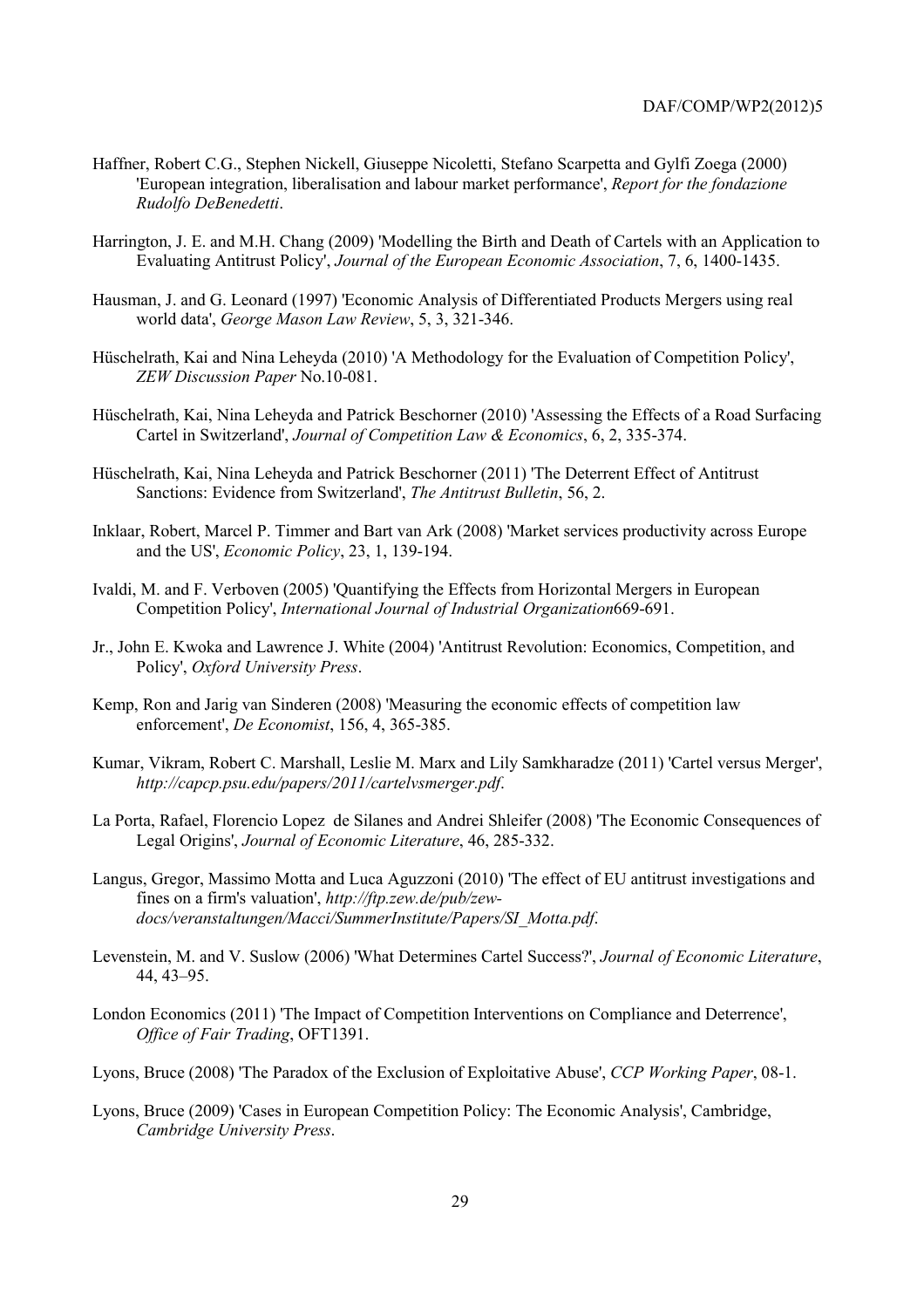McKinsey Global Institute (2010a) 'Beyond austerity: A path to economic growth and renewal in Europe'.

- McKinsey Global Institute (2010b) 'From austerity to prosperity: Seven priorities for the long term in the United Kingdom'.
- Meyer, Margaret A. and John Vickers (1997) 'Performance Comparisons and Dynamic Incentives', *The Journal of Political Economy*, 105, 3, 547-581.
- Mitschke, Andreas (2008) 'The influence of national competition policy on the international competitiveness of nations: a contribution to the debate on international competition rules', Heidelberg, *Physica Verlag*.
- Neven, D. and H. Zengler (2008) 'Ex-post Evaluation of Enforcement: a Principal-Agent Perspective', *De Economist*, 156, 477-490.
- Nevo, A. (2000) 'Mergers with Differentiated Products: the Case of the Ready-to-eat Cereal Industry', *RAND Journal of Economics*, 31, 3, 395-421.
- Nickell, Stephen J. (1996) 'Competition and Corporate Performance', *Journal of Political Economy*, 104, 4, 724-746.
- Nickell, Stephen J., Daphne Nicolitsas and Neil Dryden (1997) 'What makes firms perform well?', *European Economic Review*, 41, 783-796.
- OECD (2011) 'The Impact of Trade Liberalisation on Jobs and Growth: Technical Note', *OECD Trade Policy Working Papers*, 107.
- OFT (2010) 'Evaluation of OFT Competition Advocacy', *Office of Fair Trading*, OFT866.
- OFT (2011) 'Competition and Growth', *Office of Fair Trading*, OFT1390.
- Ormosi, Peter (2011) 'How Big is a Tip of the Iceberg? A Parsimonious Way to Estimate Cartel Detection Rate', *CCP Working Paper*, 11-6.
- Parikh, Ashok and Corneliu Stirbu (2004) 'Relationship between Trade Liberalisation, Economic Growth and Trade Balance: An Econometric Investigation', *HWWA Discussion Paper*, 282.
- Peters, Craig (2006) 'Evaluating the Performance of Merger Simulation: Evidence From the U.S. Airline Industry', *Journal of Law & Economics*, 49, 627–649.
- Pinske, J. and M. E. Slade (2004) 'Mergers, Brand Competition, and the Price of a Pint', *European Economic Review*, 48, 617-643.
- Przybyla, Marcin and Moreno Roma (2005) 'Does Product Market Competition Reduce Inflation? Evidence from EU Countries and Sectors', *European Central Bank Working Paper Series*, No.453.
- Sabbatini, P. (2008) 'Assessing the impact of antitrust intervention by the Italian Competition Authority', *De Economist*, 156, 491-505.
- Schmidt, Klaus M. (1997) 'Managerial Incentives and Product Market Competition', *Review of Economic Studies*, 64, 191-214.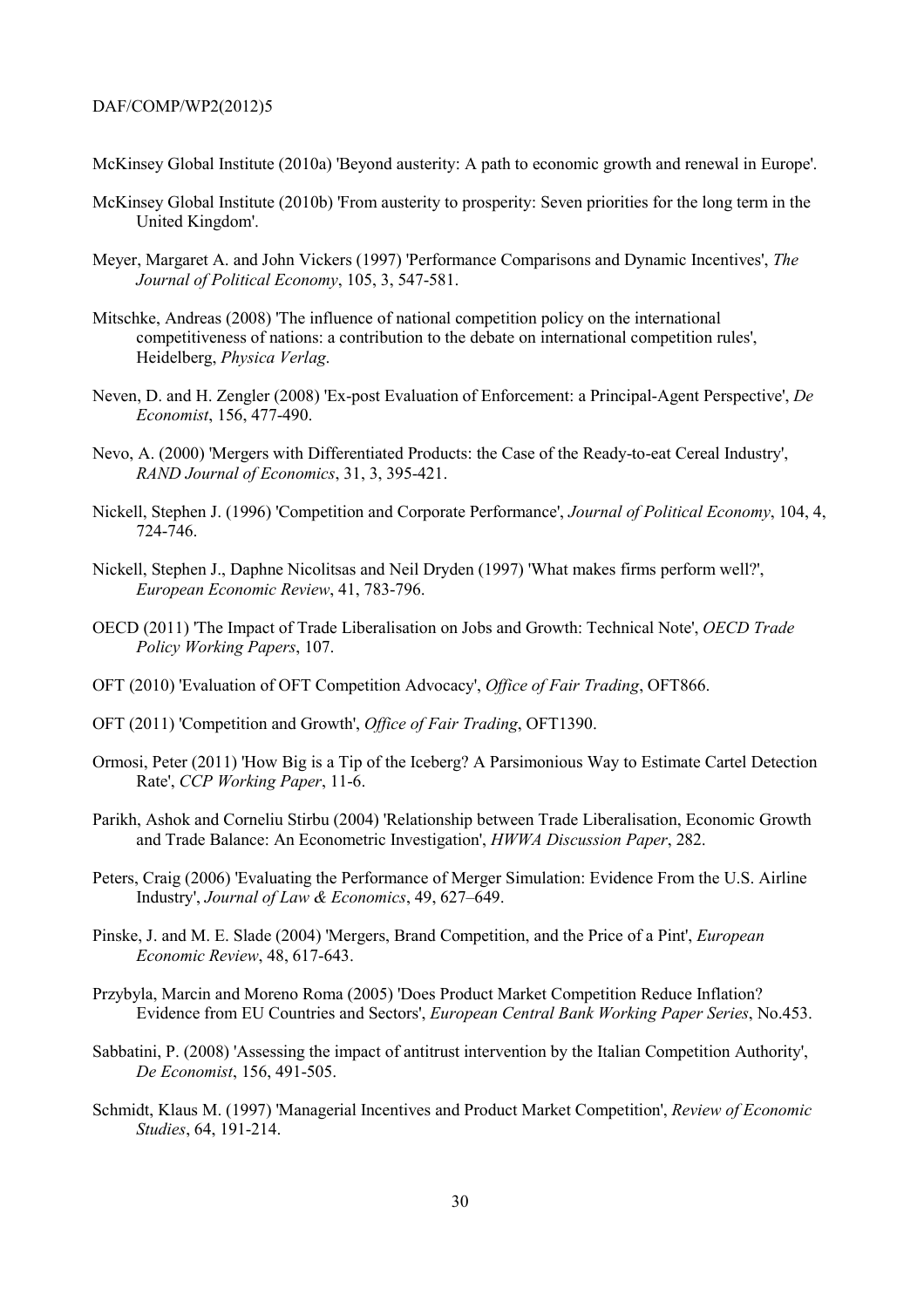- Shaw, R. W. and P. Simpson (1986) 'The Persistence of Monopoly: An Investigation of the Effectiveness of the United KingdomMonopolies Commission', *The Journal of Industrial Economics*, 34, 4, 355- 372.
- Sidak, Gregory J. and David Teece (2009) 'Dynamic Competition in Antitrust Law', *Journal of Competition Law & Economics*, 5, 4, 581–631.
- Sivadasan, Jagadeesh (2009) 'Barriers to Competition and Productivity: Evidence from India', *The B.E. Journal of Economic Analysis & Policy*, 9, 1.
- Slade, Margaret (2008) The effects of vertical restraints: an evidence based approach. *The pros and cons of vertical restraints*. Swedish Competition Authority, Stockholm.
- Stiglitz, Joseph E., Amartya Sen and Jean-Paul Fitoussi (2009) 'Report by the Commission on the Measurement of Economic Performance and Social Progress'.
- Symeonidis, George (2002) 'The effects of competition: cartel policy and the evolution of strategy and structure in British industry', Cambridge, Mass., *MIT Press*.
- Tussie, Diana and Carlos Aggio (2006) 'Economic and social impacts of trade liberalization', *UNCTAD*.
- Verboven, F. and T. Van Dijk (2009) 'Cartel damages claims and the passing-on defence', *Journal of Industrial Economics*, 57, 3, 457-491(435).
- Warren-Boulton, Frederick R. and Serdar Dalkir (2001) 'Staples and Office Depot: An Event-Probability Case Study', *Review of Industrial Organization*, 19, 4, 467.
- Weinberg, Matthew (2007) 'The Price Effects of Horizontal Mergers: A Survey', *CEPS Working Paper*, No. 140.
- Werden, G. J. (2000) 'Expert Report in United States v. Interstate Bakeries Corp. and Continental Baking Co.', *International Journal of the Economics of Business*, 7, 2, 139-148.
- Werden, G., A. Joskow and R. Johnson (1991) 'The Effects of Mergers on Price and Output: Two Case Studies from the Airline Industry', *Managerial and Decision Economics*, 12, 341–352.
- Werden, Gregory J. (2008) 'Assessing the Effects of Antitrust Enforcement in the United States', *De Economist*, 156, 4, 433–451.
- Werden, Gregory J. and Luke M Froeb (1994) 'The Effects of Mergers in Differentiated Products Industries: Logit Demand and Merger Policy', *Journal of Law, Economics and Organization*, 10, 2, 407-426.
- Werden, Gregory J. and Michael A. Williams (1989) 'The Role of Stock Market Studies in Formulating Antitrust Policy toward Horizontal Mergers: Reply', *Quarterly Journal of Business and Economics*, 28.
- Whinston, Michael and Scott Collins (1992) 'Entry and Competitive Structure in Deregulated Airline Markets: An Event Study Analysis of People Express', *The Rand Journal of Economics*, 23, 445- 462.

World Economic Forum (2002) 'The Global Competitiveness Report 2001-2002', *Oxford University Press*.